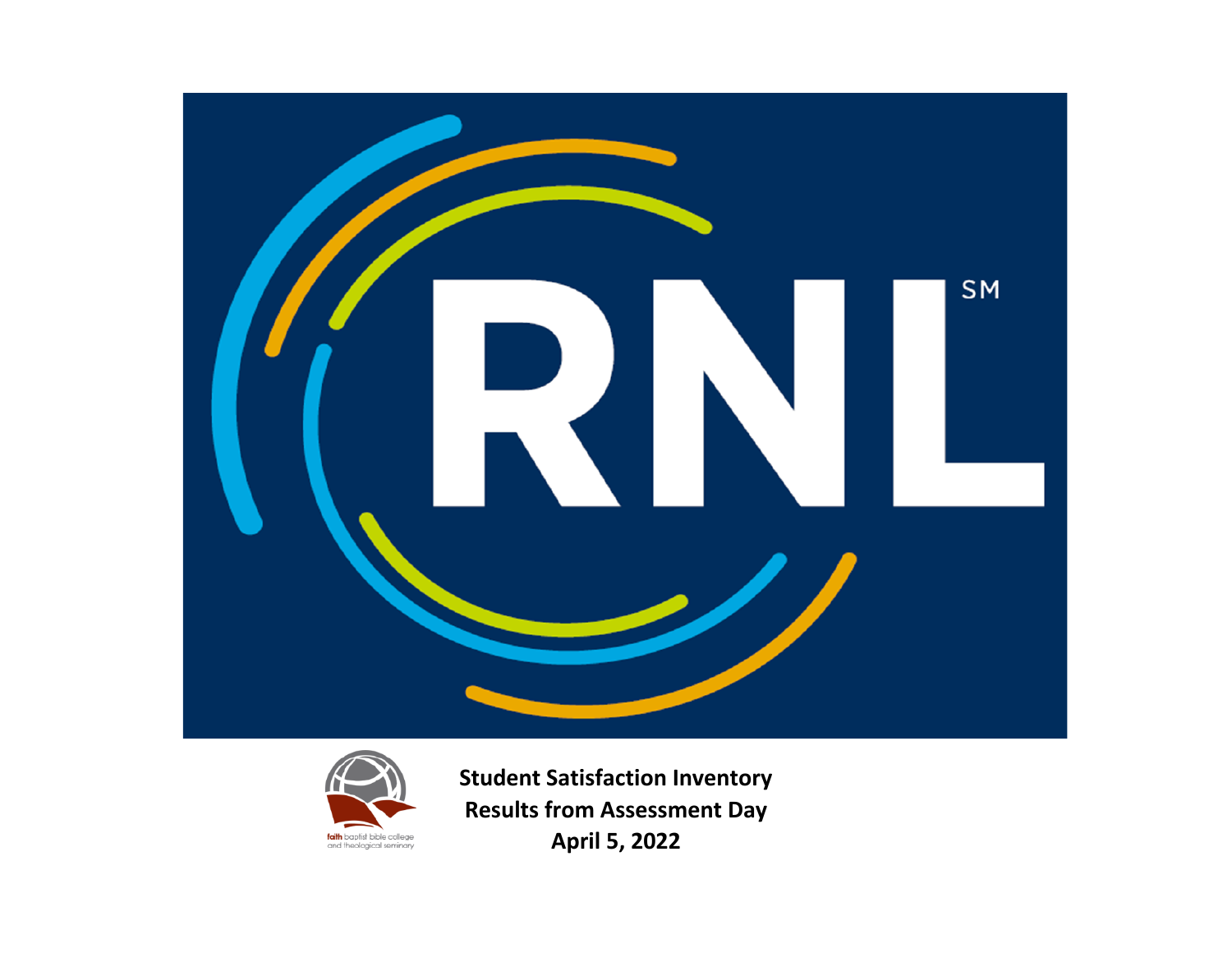## **Strategic Planning Overview - Strengths and Challenges**

| Strength/ |                |                                                                                                                                         | vs. Nat'l | Higher/Lower        | Import-   |
|-----------|----------------|-----------------------------------------------------------------------------------------------------------------------------------------|-----------|---------------------|-----------|
| Challenge | Item No.       | Item with High Importance and Satisfaction Rating                                                                                       | 4-Yr.     | <b>Satisfaction</b> | ance Rank |
| Strength  | 82             | Campus item: People at Faith help create an environment that encourages spiritual<br>growth.                                            |           |                     |           |
| Strength  | 68             | Nearly all of the faculty are knowledgeable in their field.                                                                             | ⇧         | higher satisfaction | 3         |
| Strength  | 75             | Campus item: I agree with Faith's stated mission.                                                                                       | -----     |                     | 3         |
| Strength  | 16             | The instruction in my major field is excellent.                                                                                         | ⇧         | higher satisfaction | 5         |
| Strength  | $\overline{2}$ | The campus staff are caring and helpful.                                                                                                | 仚         | higher satisfaction | 6         |
| Strength  | 58             | The quality of instruction I receive in most of my classes is excellent.                                                                | ⇧         | higher satisfaction | 6         |
| Strength  | 39             | I am able to experience intellectual growth here.                                                                                       | ⇧         | higher satisfaction | 8         |
| Strength  | 3              | Faculty care about me as an individual.                                                                                                 | ⇧         | higher satisfaction | 10        |
| Strength  | 59             | This institution shows concern for students as individuals.                                                                             | ⇧         | higher satisfaction | 10        |
| Strength  | 51             | This institution has a good reputation within the community.                                                                            | 仚         | higher satisfaction | 13        |
| Strength  | 74             | Campus item: FBBC&TS (Faith's) mission is clearly understood.                                                                           |           |                     | 14        |
| Strength  | 80             | Campus item: The institution has effectively organized its support processes to help<br>students learn and prepare for future ministry. | -----     |                     | 14        |
| Strength  | 6              | My academic advisor is approachable.                                                                                                    | ⇧         | higher satisfaction | 20        |
| Strength  | 14             | My academic advisor is concerned about my success as an individual.                                                                     | 仚         | higher satisfaction | 22        |
| Strength  | 33             | My academic advisor is knowledgeable about requirements in my major.                                                                    | 仚         | higher satisfaction | 22        |
| Strength  | 5              | Financial aid counselors are helpful.                                                                                                   | ⇧         | higher satisfaction | 29        |
| Strength  | 27             | The personnel involved in registration are helpful.                                                                                     | ⇧         | higher satisfaction | 29        |
| Strength  | 72             | On the whole, the campus is well-maintained.                                                                                            | ⇧         | higher satisfaction | 33        |
| Strength  | 15             | The staff in the health services area are competent.                                                                                    | 仚         | higher satisfaction | 38        |

### **Item with High Importance and Lower Satisfaction Rating**

| Challenge |    | The content of the courses within my major is valuable.       | higher satisfaction | $\mathbf{2}$ |
|-----------|----|---------------------------------------------------------------|---------------------|--------------|
| Challenge |    | Adequate financial aid is available for most students.        | higher satisfaction | 8            |
| Challenge | 66 | Tuition paid is a worthwhile investment.                      | higher satisfaction | 12           |
| Challenge | 29 | It is an enjoyable experience to be a student on this campus. | higher satisfaction | 16           |
| Challenge | 55 | Major requirements are clear and reasonable.                  | higher satisfaction | 18           |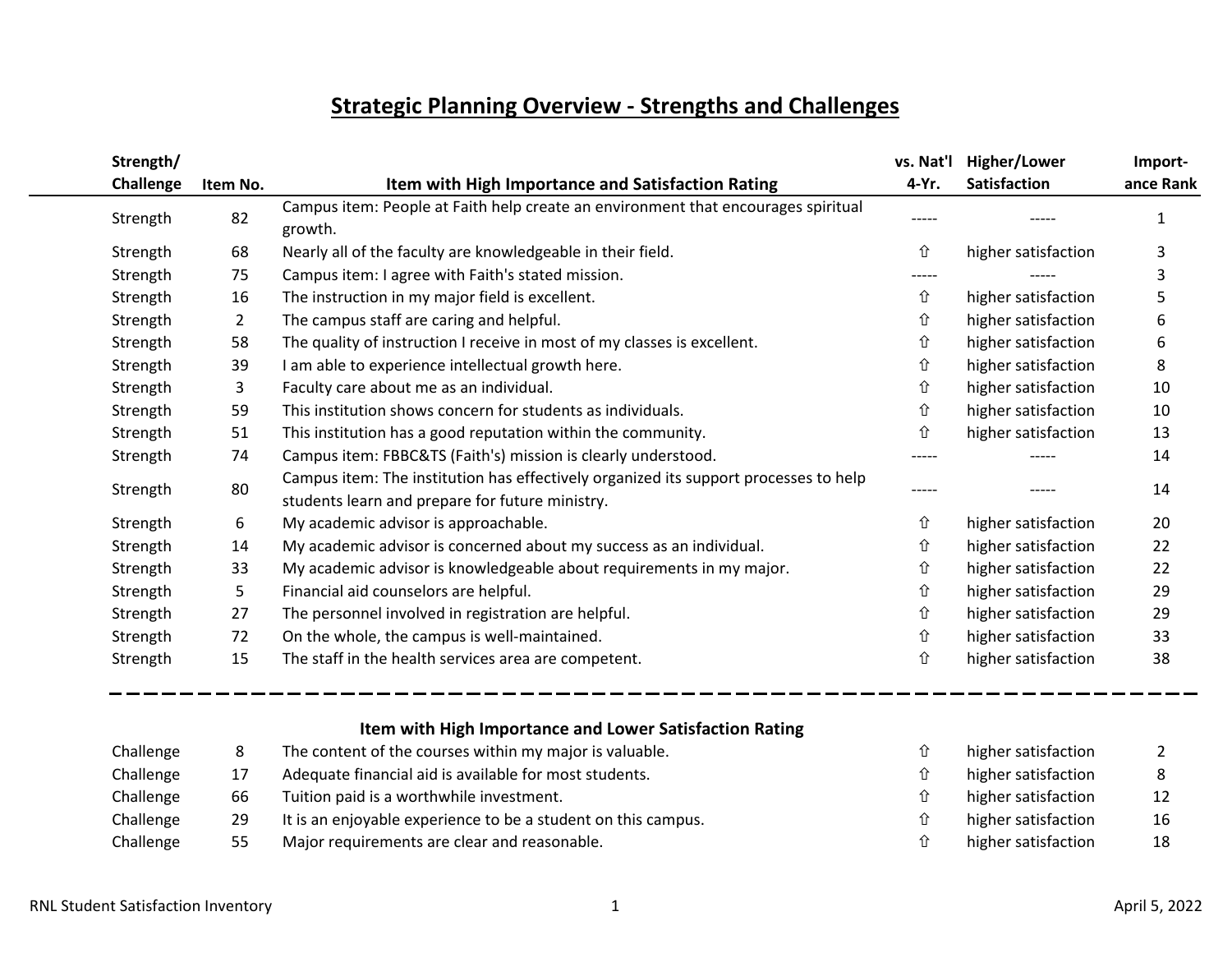| Strength/ |          |                                                                                 | vs. Nat'l | Higher/Lower        | Import-   |
|-----------|----------|---------------------------------------------------------------------------------|-----------|---------------------|-----------|
| Challenge | Item No. | Item with High Importance and Satisfaction Rating                               | 4-Yr.     | <b>Satisfaction</b> | ance Rank |
| Challenge |          | The campus is safe and secure for all students.                                 | ⇧         | higher satisfaction | 20        |
| Challenge | 25       | Faculty are fair and unbiased in their treatment of individual students.        | ⇧         | higher satisfaction | 27        |
| Challenge | 63       | Student disciplinary procedures are fair.                                       | ⇧         | higher satisfaction | 33        |
| Challenge | 36       | Security staff respond quickly in emergencies.                                  | ⇧         | higher satisfaction | 38        |
|           |          | Financial aid awards are announced to students in time to be helpful in college |           |                     |           |
| Challenge | 12       | planning.                                                                       | ⇧         | higher satisfaction | 40        |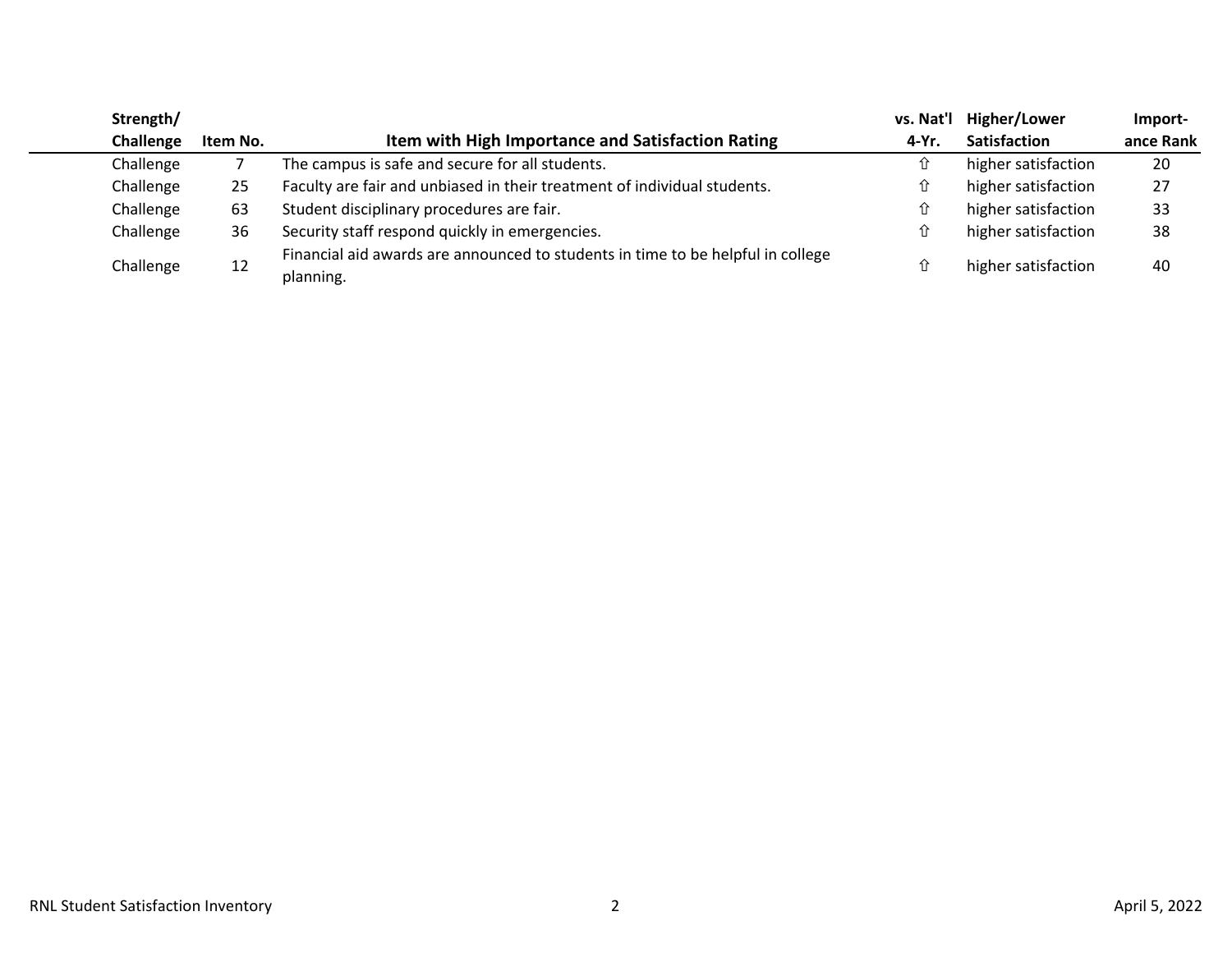| Strength/              |                |                                                                                           | Import-   |
|------------------------|----------------|-------------------------------------------------------------------------------------------|-----------|
| <b>Challenge</b>       | Item No.       | Item with Higher Satisfaction than 4-Year National Universities                           | ance Rank |
| 凡                      | 12             | Financial aid awards are announced to students in time to be helpful in college planning. | 40        |
| $\frac{1}{N}$          | 15             | The staff in the health services area are competent.                                      | 38        |
| 凡                      | 36             | Security staff respond quickly in emergencies.                                            | 38        |
|                        | $\overline{4}$ | Admissions staff are knowledgeable.                                                       | 36        |
|                        | 30             | Residence hall staff are concerned about me as an individual.                             | 36        |
|                        | 48             | Admissions counselors accurately portray the campus in their recruiting practices.        | 33        |
| 凡                      | 63             | Student disciplinary procedures are fair.                                                 | 33        |
| $\star$                | 72             | On the whole, the campus is well-maintained.                                              | 33        |
|                        | 65             | Faculty are usually available after class and during office hours.                        | 32        |
| *                      | 5              | Financial aid counselors are helpful.                                                     | 29        |
| $\frac{1}{N}$          | 27             | The personnel involved in registration are helpful.                                       | 29        |
| 凡                      | 25             | Faculty are fair and unbiased in their treatment of individual students.                  | 27        |
|                        | 34             | I am able to register for classes I need with few conflicts.                              | 27        |
|                        | 22             | Counseling staff care about students as individuals.                                      | 26        |
|                        | 41             | There is a commitment to academic excellence on this campus.                              | 25        |
| ₩                      | 14             | My academic advisor is concerned about my success as an individual.                       | 22        |
| $\star$                | 33             | My academic advisor is knowledgeable about requirements in my major.                      | 22        |
| $\frac{1}{\mathbb{X}}$ | 6              | My academic advisor is approachable.                                                      | 20        |
| 凡                      | $\overline{7}$ | The campus is safe and secure for all students.                                           | 20        |
| 凡                      | 55             | Major requirements are clear and reasonable.                                              | 18        |
| 凡                      | 29             | It is an enjoyable experience to be a student on this campus.                             | 16        |
|                        | 45             | Students are made to feel welcome on this campus.                                         | 16        |
| *                      | 51             | This institution has a good reputation within the community.                              | 13        |
| 凡                      | 66             | Tuition paid is a worthwhile investment.                                                  | 12        |
| $\star$                | $\overline{3}$ | Faculty care about me as an individual.                                                   | 10        |

### **Benchmarking - Items with Higher Satisfaction and Higher Importance vs. National 4-Year Private Schools**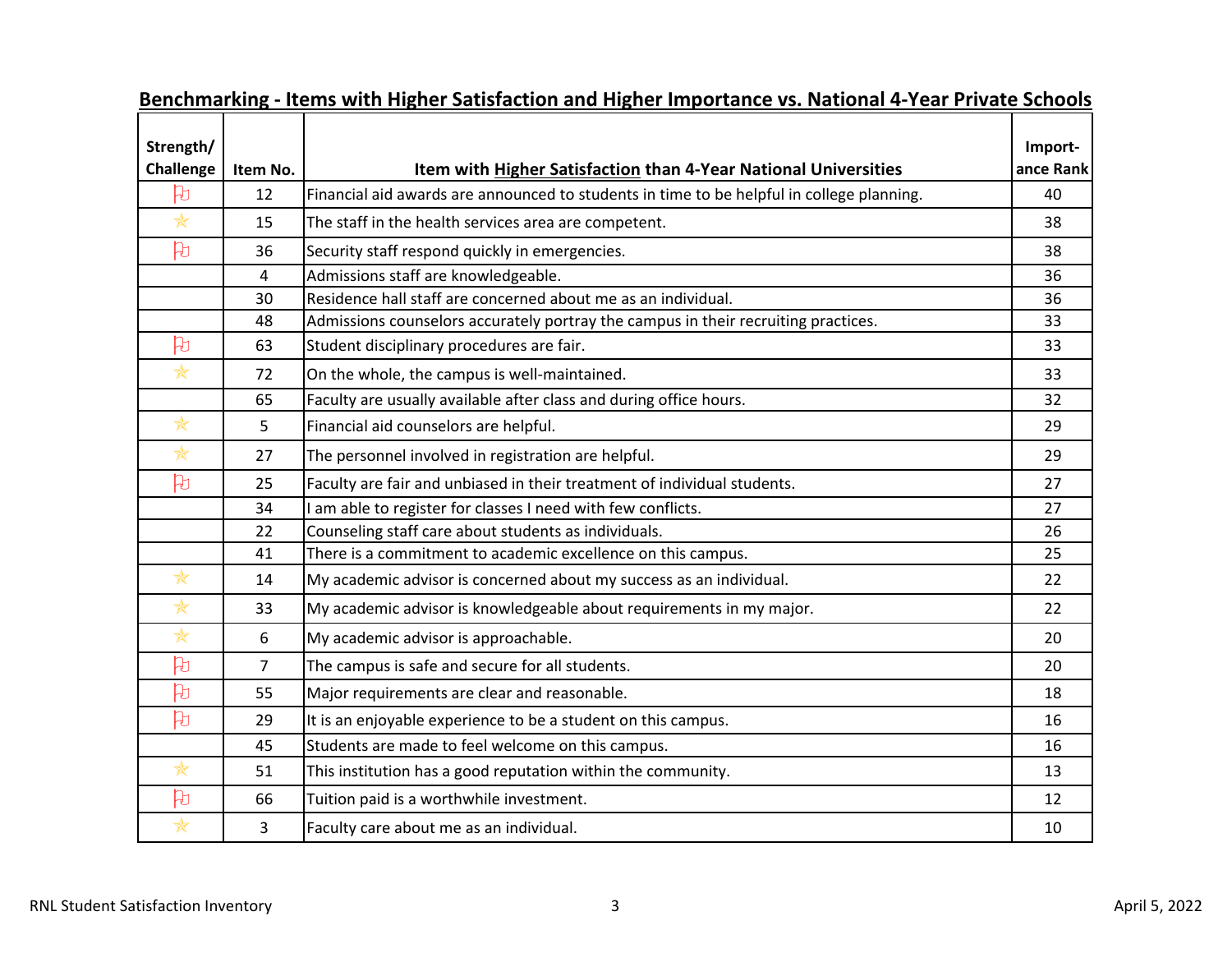| Strength/ |               |                                                                          | Import-   |
|-----------|---------------|--------------------------------------------------------------------------|-----------|
| Challenge | Item No.      | Item with Higher Satisfaction than 4-Year National Universities          | ance Rank |
| ✬         | 59            | This institution shows concern for students as individuals.              | 10        |
| 压         | 17            | Adequate financial aid is available for most students.                   | 8         |
| $\ast$    | 39            | am able to experience intellectual growth here.                          | 8         |
| $\ast$    | $\mathcal{L}$ | The campus staff are caring and helpful.                                 | 6         |
| $\ast$    | 58            | The quality of instruction I receive in most of my classes is excellent. | 6         |
|           | 16            | The instruction in my major field is excellent.                          |           |
| $\ast$    | 68            | Nearly all of the faculty are knowledgeable in their field.              | 3         |
| €         | 8             | The content of the courses within my major is valuable.                  |           |

### **Benchmarking - Items with Higher Satisfaction and Higher Importance vs. National 4-Year Private Schools**

### **Item with Higher Importance than 4-Year National Universities**

|   | 30 | Residence hall staff are concerned about me as an individual.                      | 36 |
|---|----|------------------------------------------------------------------------------------|----|
|   | 48 | Admissions counselors accurately portray the campus in their recruiting practices. | 33 |
| ₩ | 27 | The personnel involved in registration are helpful.                                | 29 |
| ₩ | 51 | This institution has a good reputation within the community.                       | 13 |
| ₩ |    | Faculty care about me as an individual.                                            | 10 |
| ₩ | 59 | This institution shows concern for students as individuals.                        | 10 |
| h | 17 | Adequate financial aid is available for most students.                             |    |
|   |    | The campus staff are caring and helpful.                                           |    |

| Strength  |
|-----------|
| Challenge |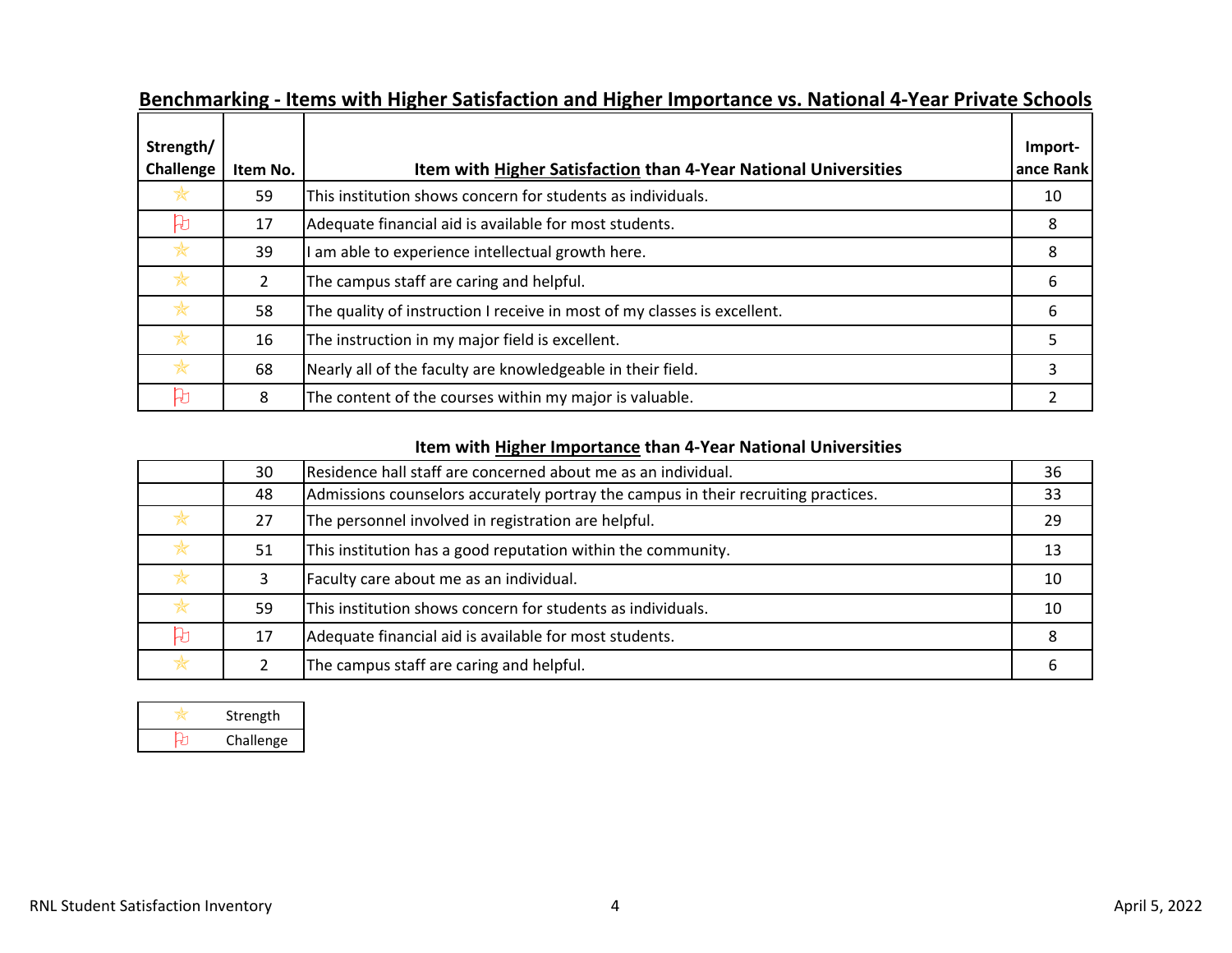|                               |                |                                                                                              |            | <b>FBBC</b>  |         | National 4-Year Private Schools |              |         |  |            |
|-------------------------------|----------------|----------------------------------------------------------------------------------------------|------------|--------------|---------|---------------------------------|--------------|---------|--|------------|
| Strength/<br><b>Challenge</b> | Item No.       | <b>Item</b>                                                                                  | Importance | Satisfaction | Gap     | Importance                      | Satisfaction | Gap     |  | Difference |
|                               | $\mathbf{1}$   | Most students feel a sense of belonging here.                                                | 6.35       | 5.94         | 0.41    | 6.19                            | 5.24         | 0.95    |  | 0.70       |
| $\frac{1}{N}$                 | $\overline{2}$ | The campus staff are caring and helpful.                                                     | 6.66       | 6.62         | 0.04    | 6.45                            | 5.71         | 0.74    |  | 0.91       |
| $\ast$                        | $\overline{3}$ | Faculty care about me as an individual.                                                      | 6.61       | 6.53         | 0.08    | 6.32                            | 5.67         | 0.65    |  | 0.86       |
|                               | $\overline{4}$ | Admissions staff are knowledgeable.                                                          | 6.39       | 6.34         | 0.05    | 6.29                            | 5.58         | 0.71    |  | 0.76       |
| $\ast$                        | 5              | Financial aid counselors are helpful.                                                        | 6.46       | 6.43         | 0.03    | 6.32                            | 5.28         | 1.04    |  | 1.15       |
| $\ast$                        | 6              | My academic advisor is approachable.                                                         | 6.54       | 6.63         | $-0.09$ | 6.5                             | 5.98         | 0.52    |  | 0.65       |
| B                             | $\overline{7}$ | The campus is safe and secure for all students.                                              | 6.54       | 6.04         | 0.50    | 6.57                            | 5.72         | 0.85    |  | 0.32       |
| $\beta$                       | 8              | The content of the courses within my major is valuable.                                      | 6.76       | 6.41         | 0.35    | 6.61                            | 5.78         | 0.83    |  | 0.63       |
|                               | 9              | A variety of intramural activities are offered.                                              | 5.40       | 6.09         | $-0.69$ | 5.36                            | 5.31         | 0.05    |  | 0.78       |
|                               | 10             | Administrators are approachable to students.                                                 | 6.33       | 6.21         | 0.12    | 6.14                            | 5.43         | 0.71    |  | 0.78       |
|                               | 11             | Billing policies are reasonable.                                                             | 6.29       | 6.05         | 0.24    | 6.11                            | 4.77         | 1.34    |  | 1.28       |
| 凡                             | 12             | Financial aid awards are announced to students in time<br>to be helpful in college planning. | 6.37       | 6.1          | 0.27    | 6.33                            | 5.32         | 1.01    |  | 0.78       |
|                               | 13             | Library staff are helpful and approachable.                                                  | 5.90       | 6.23         | $-0.33$ | 5.92                            | 5.93         | $-0.01$ |  | 0.30       |
| $\ast$                        | 14             | My academic advisor is concerned about my success as<br>an individual.                       | 6.52       | 6.64         | $-0.12$ | 6.43                            | 5.83         | 0.6     |  | 0.81       |
| $\frac{1}{N}$                 | 15             | The staff in the health services area are competent.                                         | 6.38       | 6.45         | $-0.07$ | 6.26                            | 5.4          | 0.86    |  | 1.05       |
| $\ast$                        | 16             | The instruction in my major field is excellent.                                              | 6.68       | 6.46         | 0.22    | 6.6                             | 5.79         | 0.81    |  | 0.67       |
| $\mathbb{B}$                  | 17             | Adequate financial aid is available for most students.                                       | 6.62       | 6.22         | 0.40    | 6.41                            | 5.1          | 1.31    |  | 1.12       |
|                               | 18             | Library resources and services are adequate.                                                 | 6.13       | 6.12         | 0.01    | 6.17                            | 5.86         | 0.31    |  | 0.26       |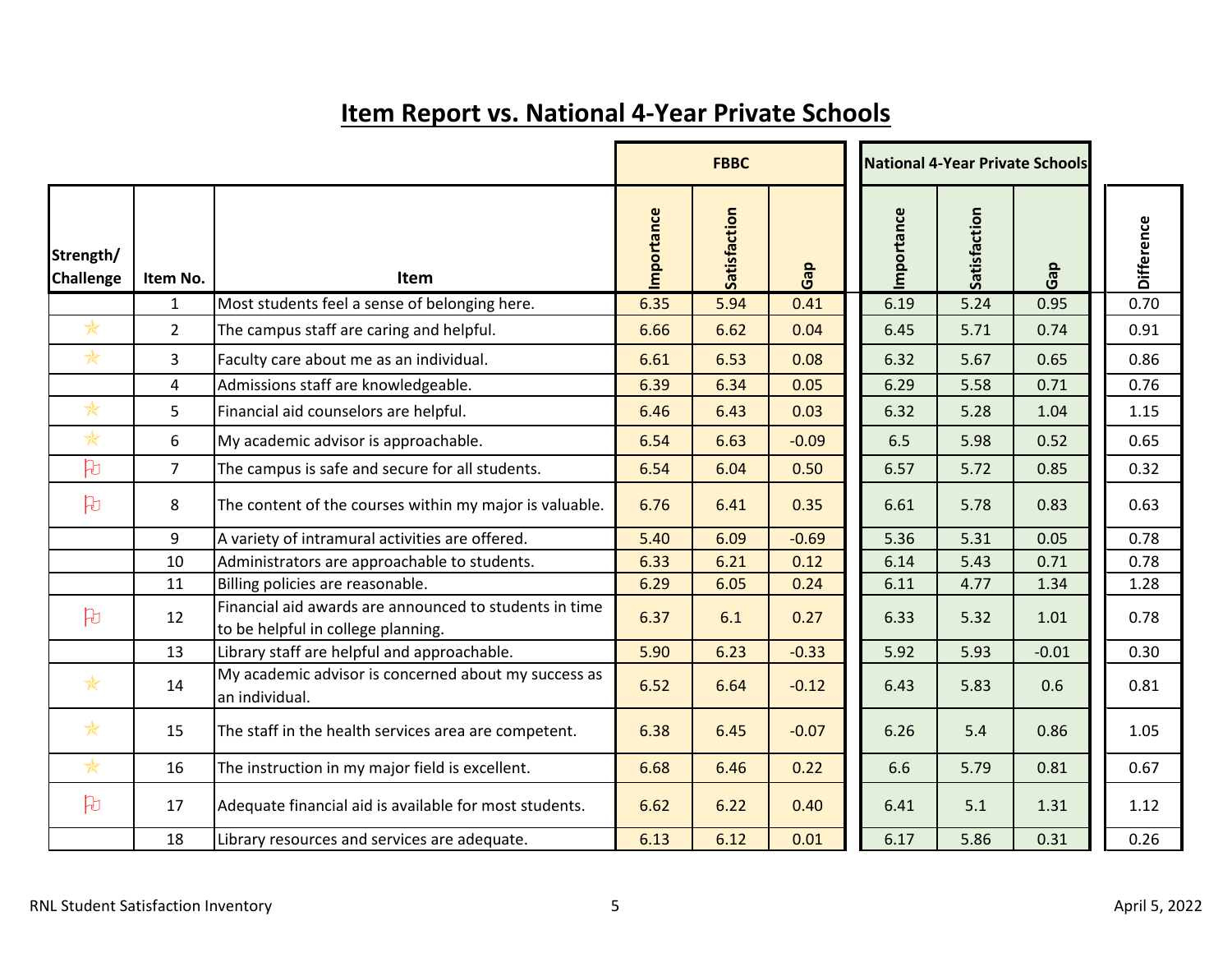|                               |          |                                                                                                         |            | National 4-Year Private Schools |         |  |            |              |              |  |                   |
|-------------------------------|----------|---------------------------------------------------------------------------------------------------------|------------|---------------------------------|---------|--|------------|--------------|--------------|--|-------------------|
| Strength/<br><b>Challenge</b> | Item No. | <b>Item</b>                                                                                             | Importance | Satisfaction                    | Gap     |  | Importance | Satisfaction | Gap          |  | <b>Difference</b> |
|                               | 19       | My academic advisor helps me set goals to work<br>toward.                                               | 5.95       | 5.99                            | $-0.04$ |  | 6.14       | 5.38         | 0.76         |  | 0.61              |
|                               | 20       | The business office is open during hours which are<br>convenient for most students.                     | 6.02       | 6.1                             | $-0.08$ |  | 6.03       | 5.45         | 0.58         |  | 0.65              |
|                               | 21       | The amount of student parking space on campus is<br>adequate.                                           | 5.87       | 5.36                            | 0.51    |  | 5.98       | 3.86         | 2.12         |  | 1.50              |
|                               | 22       | Counseling staff care about students as individuals.                                                    | 6.48       | 6.4                             | 0.08    |  | 6.33       | 5.57         | 0.76         |  | 0.83              |
|                               | 23       | Living conditions in the residence halls are comfortable<br>(adequate space, lighting, heat, air, etc.) | 6.35       | 6.28                            | 0.07    |  | 6.28       | 4.68         | 1.6          |  | 1.60              |
|                               | 24       | The intercollegiate athletic programs contribute to a<br>strong sense of school spirit.                 | 5.66       | 6.08                            | $-0.42$ |  | 5.48       | 4.88         | 0.6          |  | 1.20              |
| 凡                             | 25       | Faculty are fair and unbiased in their treatment of<br>individual students.                             | 6.47       | 6.2                             | 0.27    |  | 6.42       | 5.42         | $\mathbf{1}$ |  | 0.78              |
|                               | 26       | Computer labs are adequate and accessible.                                                              | 5.90       | 6.44                            | $-0.54$ |  | 6.14       | 5.73         | 0.41         |  | 0.71              |
| $*$                           | 27       | The personnel involved in registration are helpful.                                                     | 6.46       | 6.56                            | $-0.10$ |  | 6.28       | 5.66         | 0.62         |  | 0.90              |
|                               | 28       | Parking lots are well-lighted and secure.                                                               | 6.00       | 5.83                            | 0.17    |  | 6.14       | 5.11         | 1.03         |  | 0.72              |
| 凡                             | 29       | It is an enjoyable experience to be a student on this<br>campus.                                        | 6.56       | 6.27                            | 0.29    |  | 6.47       | 5.46         | 1.01         |  | 0.81              |
|                               | 30       | Residence hall staff are concerned about me as an<br>individual.                                        | 6.39       | 6.24                            | 0.15    |  | 6.01       | 5.24         | 0.77         |  | 1.00              |
|                               | 31       | Males and females have equal opportunities to<br>participate in intercollegiate athletics.              | 5.93       | 6.4                             | $-0.47$ |  | 6.08       | 5.92         | 0.16         |  | 0.48              |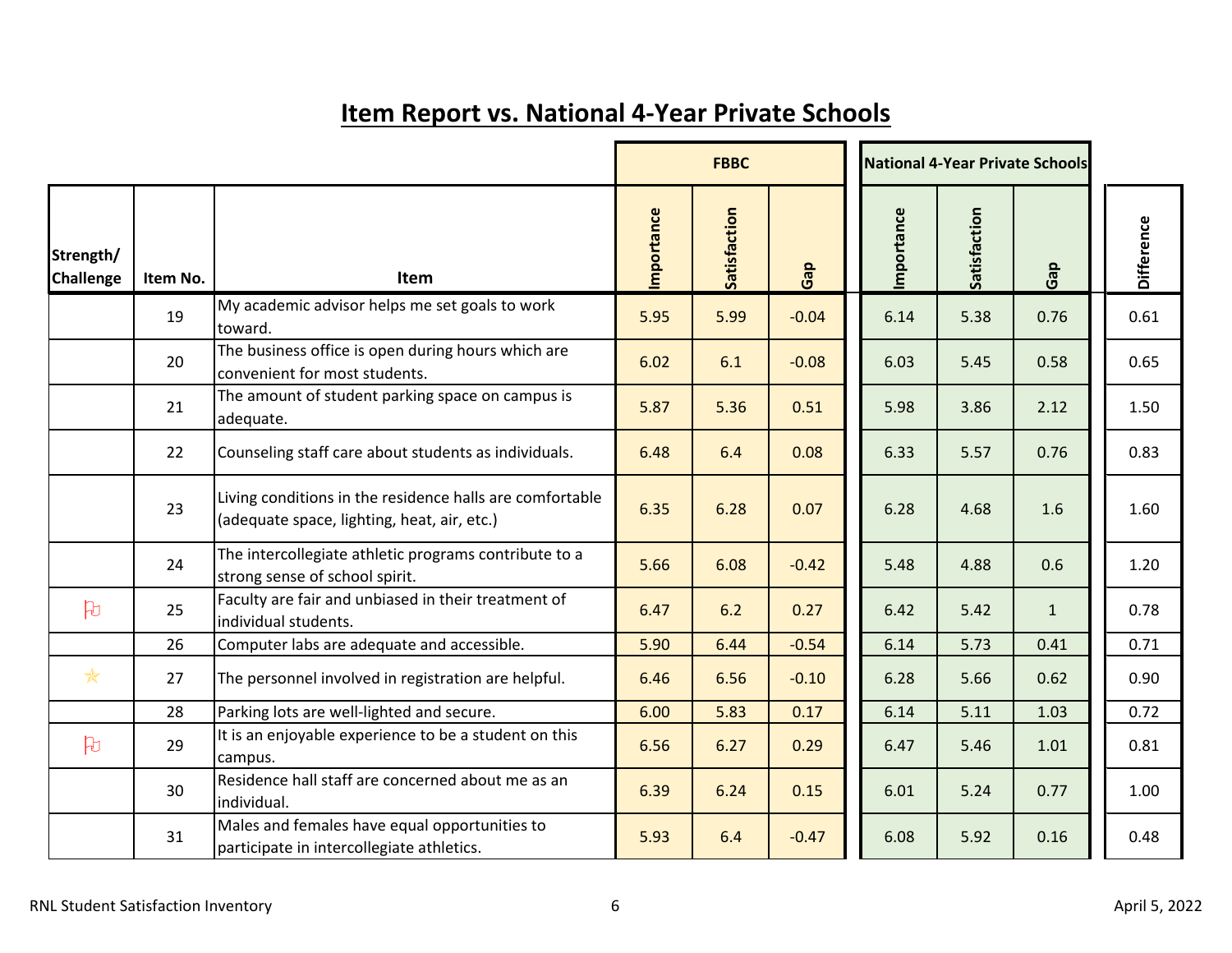|                               |          |                                                                                      | <b>FBBC</b> |              |         |  |            |              | <b>National 4-Year Private Schools</b> |  |            |
|-------------------------------|----------|--------------------------------------------------------------------------------------|-------------|--------------|---------|--|------------|--------------|----------------------------------------|--|------------|
| Strength/<br><b>Challenge</b> | Item No. | Item                                                                                 | Importance  | Satisfaction | Gap     |  | Importance | Satisfaction | Gap                                    |  | Difference |
|                               | 32       | Tutoring services are readily available.                                             | 5.89        | 6.24         | $-0.35$ |  | 6.24       | 5.85         | 0.39                                   |  | 0.39       |
| $\frac{1}{N}$                 | 33       | My academic advisor is knowledgeable about<br>requirements in my major.              | 6.52        | 6.6          | $-0.08$ |  | 6.58       | 6            | 0.58                                   |  | 0.60       |
|                               | 34       | am able to register for classes I need with few conflicts.                           | 6.47        | 6.24         | 0.23    |  | 6.51       | 5.34         | 1.17                                   |  | 0.90       |
|                               | 35       | The assessment and course placement procedures are<br>reasonable.                    | 6.23        | 6.24         | $-0.01$ |  | 6.28       | 5.61         | 0.67                                   |  | 0.63       |
| H                             | 36       | Security staff respond quickly in emergencies.                                       | 6.38        | 6.03         | 0.35    |  | 6.5        | 5.48         | 1.02                                   |  | 0.55       |
|                               | 37       | I feel a sense of pride about my campus.                                             | 5.98        | 6.05         | $-0.07$ |  | 6.01       | 5.36         | 0.65                                   |  | 0.69       |
|                               | 38       | There is an adequate selection of food available in the<br>cafeteria.                | 6.11        | 5.24         | 0.87    |  | 6.14       | 4.23         | 1.91                                   |  | 1.01       |
| $\ast$                        | 39       | am able to experience intellectual growth here.                                      | 6.62        | 6.45         | 0.17    |  | 6.54       | 5.89         | 0.65                                   |  | 0.56       |
|                               | 40       | Residence hall regulations are reasonable.                                           | 6.27        | 5.86         | 0.41    |  | 6.08       | 5.07         | 1.01                                   |  | 0.79       |
|                               | 41       | There is a commitment to academic excellence on this<br>campus.                      | 6.49        | 6.31         | 0.18    |  | 6.43       | 5.8          | 0.63                                   |  | 0.51       |
|                               | 42       | There are a sufficient number of weekend activities for<br>students.                 | 5.41        | 5.85         | $-0.44$ |  | 5.61       | 4.73         | 0.88                                   |  | 1.12       |
|                               | 43       | Admissions counselors respond to prospective students'<br>unique needs and requests. | 6.22        | 6.3          | $-0.08$ |  | 6.18       | 5.58         | 0.6                                    |  | 0.72       |
|                               | 44       | Academic support services adequately meet the needs<br>of students.                  | 6.31        | 6.38         | $-0.07$ |  | 6.3        | 5.64         | 0.66                                   |  | 0.74       |
|                               | 45       | Students are made to feel welcome on this campus.                                    | 6.56        | 6.36         | 0.20    |  | 6.44       | 5.7          | 0.74                                   |  | 0.66       |
|                               | 46       | can easily get involved in campus organizations.                                     | 5.93        | 6.16         | $-0.23$ |  | 6.06       | 5.6          | 0.46                                   |  | 0.56       |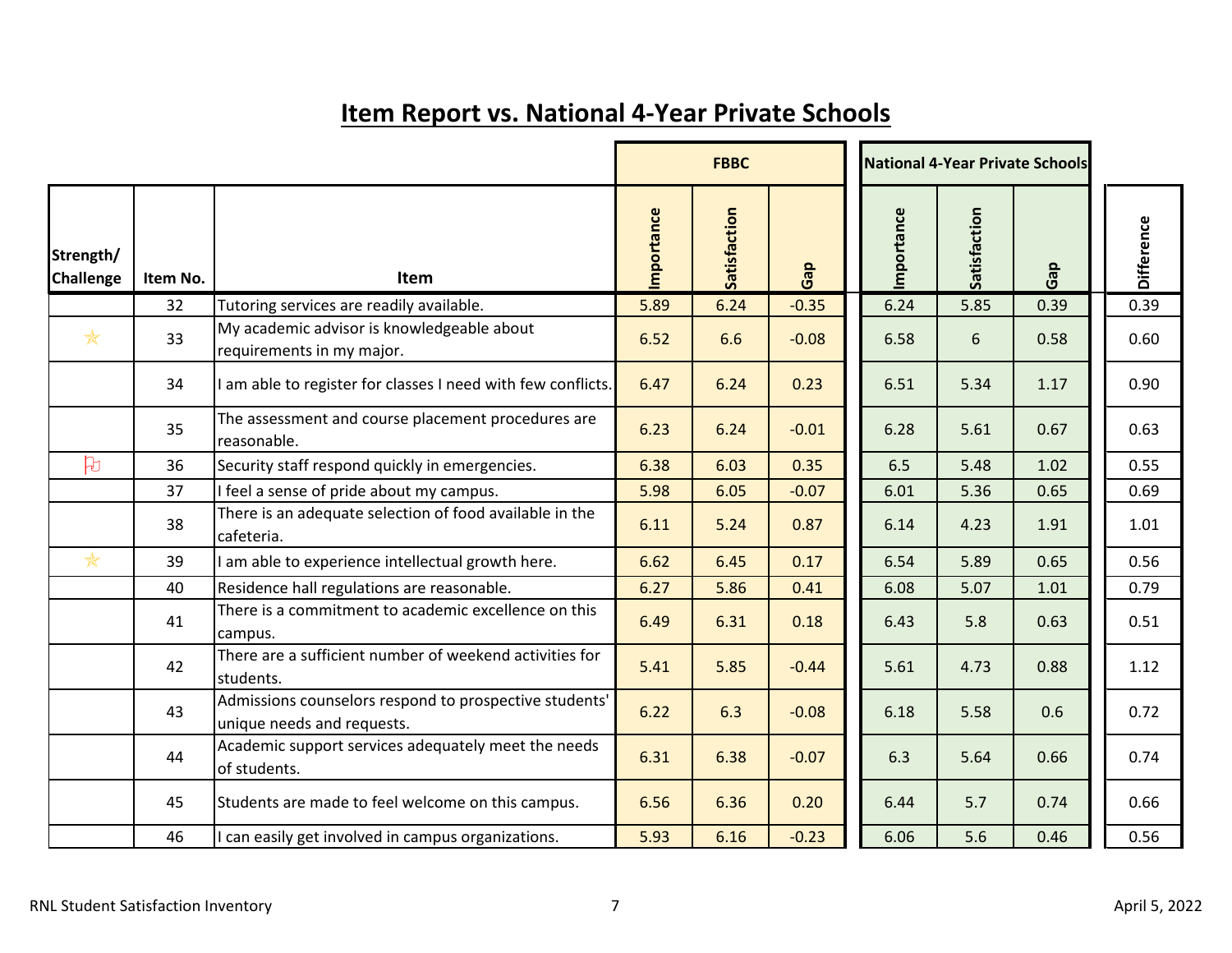|                               |          |                                                                                        |            | <b>National 4-Year Private Schools</b> |         |  |            |              |      |            |
|-------------------------------|----------|----------------------------------------------------------------------------------------|------------|----------------------------------------|---------|--|------------|--------------|------|------------|
| Strength/<br><b>Challenge</b> | Item No. | Item                                                                                   | Importance | Satisfaction                           | Gap     |  | Importance | Satisfaction | Gap  | Difference |
|                               | 47       | Faculty provide timely feedback about student progress<br>in a course.                 | 6.29       | 5.9                                    | 0.39    |  | 6.37       | 5.32         | 1.05 | 0.58       |
|                               | 48       | Admissions counselors accurately portray the campus in<br>their recruiting practices.  | 6.40       | 6.17                                   | 0.23    |  | 6.23       | 5.32         | 0.91 | 0.85       |
|                               | 49       | There are adequate services to help me decide upon a<br>career.                        | 6.05       | 5.78                                   | 0.27    |  | 6.33       | 5.5          | 0.83 | 0.28       |
|                               | 50       | Class change (drop/add) policies are reasonable.                                       | 6.14       | 6.29                                   | $-0.15$ |  | 6.2        | 5.71         | 0.49 | 0.58       |
| $\frac{1}{N}$                 | 51       | This institution has a good reputation within the<br>community.                        | 6.59       | 6.47                                   | 0.12    |  | 6.3        | 5.84         | 0.46 | 0.63       |
|                               | 52       | The student center is a comfortable place for students<br>to spend their leisure time. | 6.14       | 6.08                                   | 0.06    |  | 5.98       | 5.42         | 0.56 | 0.66       |
|                               | 53       | Faculty take into consideration student differences as<br>they teach a course.         | 6.29       | 6.04                                   | 0.25    |  | 6.25       | 5.27         | 0.98 | 0.77       |
|                               | 54       | Bookstore staff are helpful.                                                           | 6.07       | 6.42                                   | $-0.35$ |  | 5.89       | 5.73         | 0.16 | 0.69       |
| h                             | 55       | Major requirements are clear and reasonable.                                           | 6.55       | 6.27                                   | 0.28    |  | 6.5        | 5.79         | 0.71 | 0.48       |
|                               | 56       | The student handbook provides helpful information<br>about campus life.                | 6.31       | 6.11                                   | 0.20    |  | 5.82       | 5.47         | 0.35 | 0.64       |
|                               | 57       | I seldom get the "run-around" when seeking<br>information on this campus.              | 6.25       | 6.11                                   | 0.14    |  | 6.09       | 5.06         | 1.03 | 1.05       |
| *                             | 58       | The quality of instruction I receive in most of my classes<br>is excellent.            | 6.66       | 6.51                                   | 0.15    |  | 6.53       | 5.66         | 0.87 | 0.85       |
| *                             | 59       | This institution shows concern for students as<br>individuals.                         | 6.61       | 6.48                                   | 0.13    |  | 6.43       | 5.45         | 0.98 | 1.03       |
|                               | 60       | generally know what's happening on campus.                                             | 6.24       | 5.94                                   | 0.30    |  | 6.03       | 5.31         | 0.72 | 0.63       |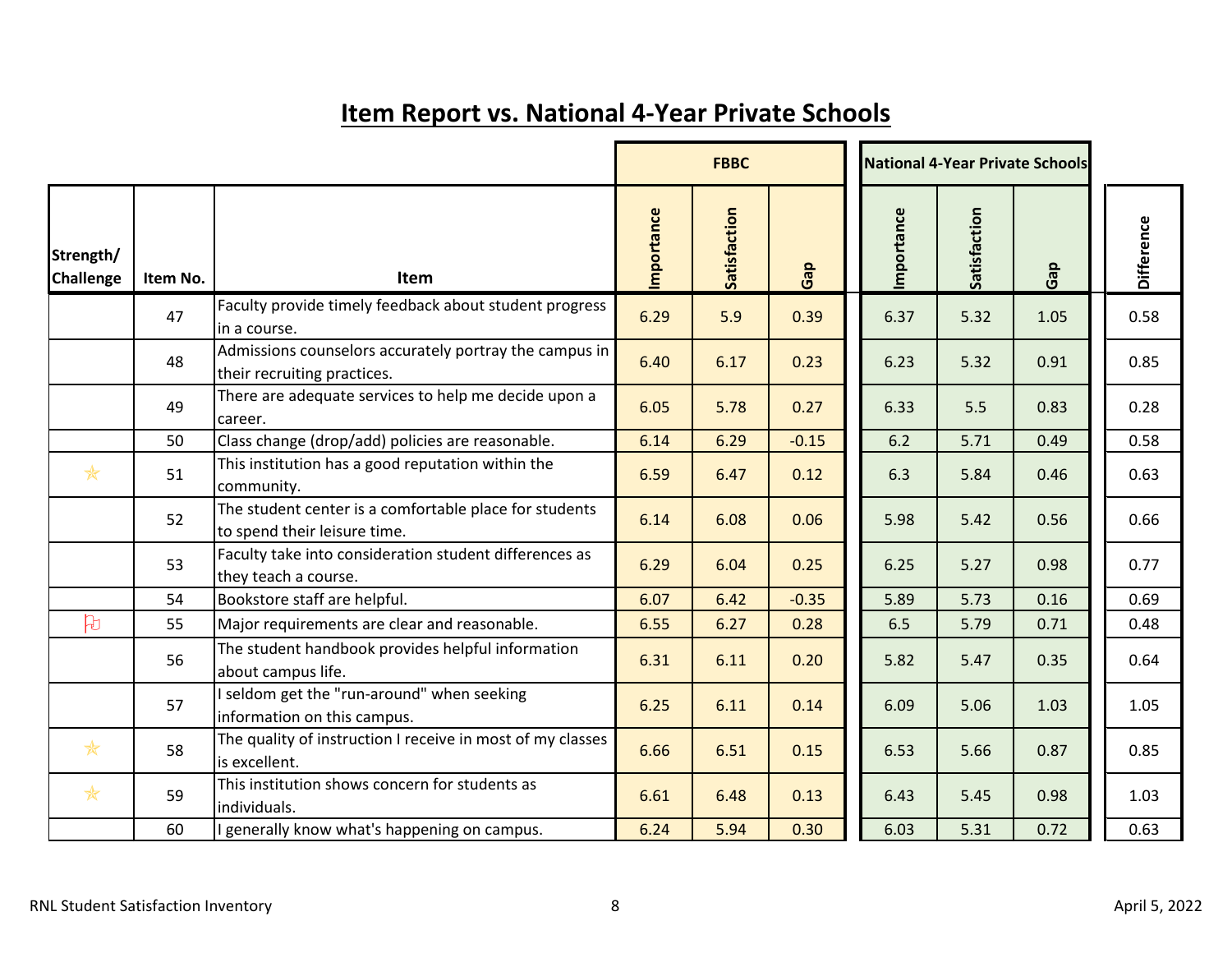|                               |          |                                                                         | <b>FBBC</b> |              |         | <b>National 4-Year Private Schools</b> |              |      |                   |
|-------------------------------|----------|-------------------------------------------------------------------------|-------------|--------------|---------|----------------------------------------|--------------|------|-------------------|
| Strength/<br><b>Challenge</b> | Item No. | Item                                                                    | Importance  | Satisfaction | Gap     | Importance                             | Satisfaction | Gap  | <b>Difference</b> |
|                               | 61       | Adjunct faculty are competent as classroom instructors.                 | 6.36        | 6.33         | 0.03    | 6.28                                   | 5.62         | 0.66 | 0.71              |
|                               | 62       | There is a strong commitment to racial harmony on this<br>campus.       | 6.23        | 6.26         | $-0.03$ | 6.3                                    | 5.59         | 0.71 | 0.67              |
| $\mathbb{R}$                  | 63       | Student disciplinary procedures are fair.                               | 6.40        | 5.95         | 0.45    | 6.27                                   | 5.4          | 0.87 | 0.55              |
|                               | 64       | New student orientation services help students adjust<br>to college.    | 6.21        | 6.08         | 0.13    | 6.18                                   | 5.45         | 0.73 | 0.63              |
|                               | 65       | Faculty are usually available after class and during office<br>hours.   | 6.41        | 6.41         | 0.00    | 6.39                                   | 5.97         | 0.42 | 0.44              |
| $\mathbb{R}$                  | 66       | Tuition paid is a worthwhile investment.                                | 6.60        | 6.2          | 0.40    | 6.46                                   | 4.98         | 1.48 | 1.22              |
|                               | 67       | Freedom of expression is protected on campus.                           | 6.20        | 5.9          | 0.30    | 6.34                                   | 5.46         | 0.88 | 0.44              |
| $*$                           | 68       | Nearly all of the faculty are knowledgeable in their field.             | 6.69        | 6.64         | 0.05    | 6.6                                    | 6.05         | 0.55 | 0.59              |
|                               | 69       | There is a good variety of courses provided on this<br>campus.          | 6.35        | 6.09         | 0.26    | 6.45                                   | 5.67         | 0.78 | 0.42              |
|                               | 70       | Graduate teaching assistants are competent as<br>classroom instructors. | 6.33        | 6.32         | 0.01    | 6.13                                   | 5.6          | 0.53 | 0.72              |
|                               | 71       | Channels for expressing student complaints are readily<br>available.    | 6.11        | 5.88         | 0.23    | 6.16                                   | 4.88         | 1.28 | 1.00              |
| $\frac{1}{N}$                 | 72       | On the whole, the campus is well-maintained.                            | 6.40        | 6.59         | $-0.19$ | 6.36                                   | 5.75         | 0.61 | 0.84              |
|                               | 73       | Student activities fees are put to good use.                            | 6.18        | 6.06         | 0.12    | 6.16                                   | 4.89         | 1.27 | 1.17              |
| *                             | 74       | Campus item: FBBC&TS (Faith's) mission is clearly<br>understood.        | 6.57        | 6.63         | $-0.06$ |                                        |              |      |                   |
| $\frac{1}{\mathbb{X}}$        | 75       | Campus item: I agree with Faith's stated mission.                       | 6.69        | 6.68         | 0.01    |                                        |              |      |                   |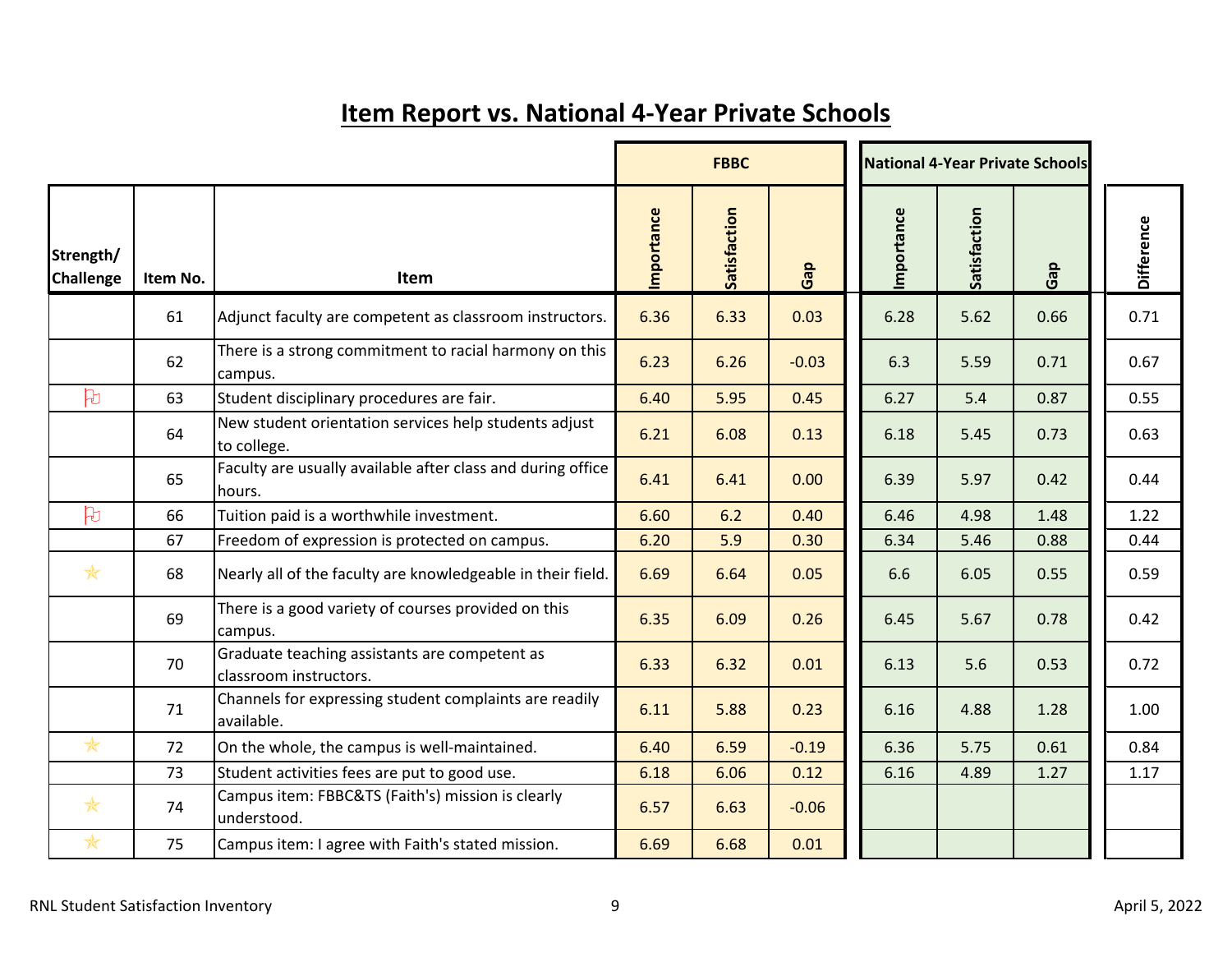|                               |          |                                                                                                                                            |            | <b>FBBC</b>  |         |            |              | <b>National 4-Year Private Schools</b> |  |            |
|-------------------------------|----------|--------------------------------------------------------------------------------------------------------------------------------------------|------------|--------------|---------|------------|--------------|----------------------------------------|--|------------|
| Strength/<br><b>Challenge</b> | Item No. | Item                                                                                                                                       | Importance | Satisfaction | Gap     | Importance | Satisfaction | Gap                                    |  | Difference |
|                               | 76       | Campus item: Faith has a clearly articulated vision for its<br>future.                                                                     | 6.45       | 6.37         | 0.08    |            |              |                                        |  |            |
|                               | 77       | Campus item: Senior administrators create a climate of<br>trust and encouragement.                                                         | 6.37       | 6.41         | $-0.04$ |            |              |                                        |  |            |
|                               | 78       | Campus item: Counsel for personal financial<br>management is readily available for students.                                               | 6.30       | 6.21         | 0.09    |            |              |                                        |  |            |
|                               | 79       | Campus item: Program of study consulting and advice is<br>readily available for students.                                                  | 6.37       | 6.4          | $-0.03$ |            |              |                                        |  |            |
| $\frac{1}{\mathbb{X}}$        | 80       | Campus item: The institution has effectively organized<br>its support processes to help students learn and prepare<br>for future ministry. | 6.57       | 6.53         | 0.04    |            |              |                                        |  |            |
|                               | 81       | Campus item: Students' academic expectations are<br>being met while attending Faith.                                                       | 6.55       | 6.37         | 0.18    |            |              |                                        |  |            |
| $\frac{1}{\mathbb{X}}$        | 82       | Campus item: People at Faith help create an<br>environment that encourages spiritual growth.                                               | 6.77       | 6.47         | 0.30    |            |              |                                        |  |            |
|                               | 83       | Campus item: The institution has clearly defined<br>guidelines for student behavior.                                                       | 6.50       | 6.38         | 0.12    |            |              |                                        |  |            |
|                               | 84       | Institution's commitment to part-time students?                                                                                            |            | 6.16         |         |            | 5.44         |                                        |  | 0.72       |
|                               | 85       | Institution's commitment to evening students?                                                                                              |            | 6.02         |         |            | 5.38         |                                        |  | 0.64       |
|                               | 86       | Institution's commitment to older, returning learners?                                                                                     |            | 6.29         |         |            | 5.57         |                                        |  | 0.72       |
|                               | 87       | Institution's commitment to under-represented<br>populations?                                                                              |            | 6.21         |         |            | 5.37         |                                        |  | 0.84       |
|                               | 88       | Institution's commitment to commuters?                                                                                                     |            | 6.17         |         |            | 5.27         |                                        |  | 0.90       |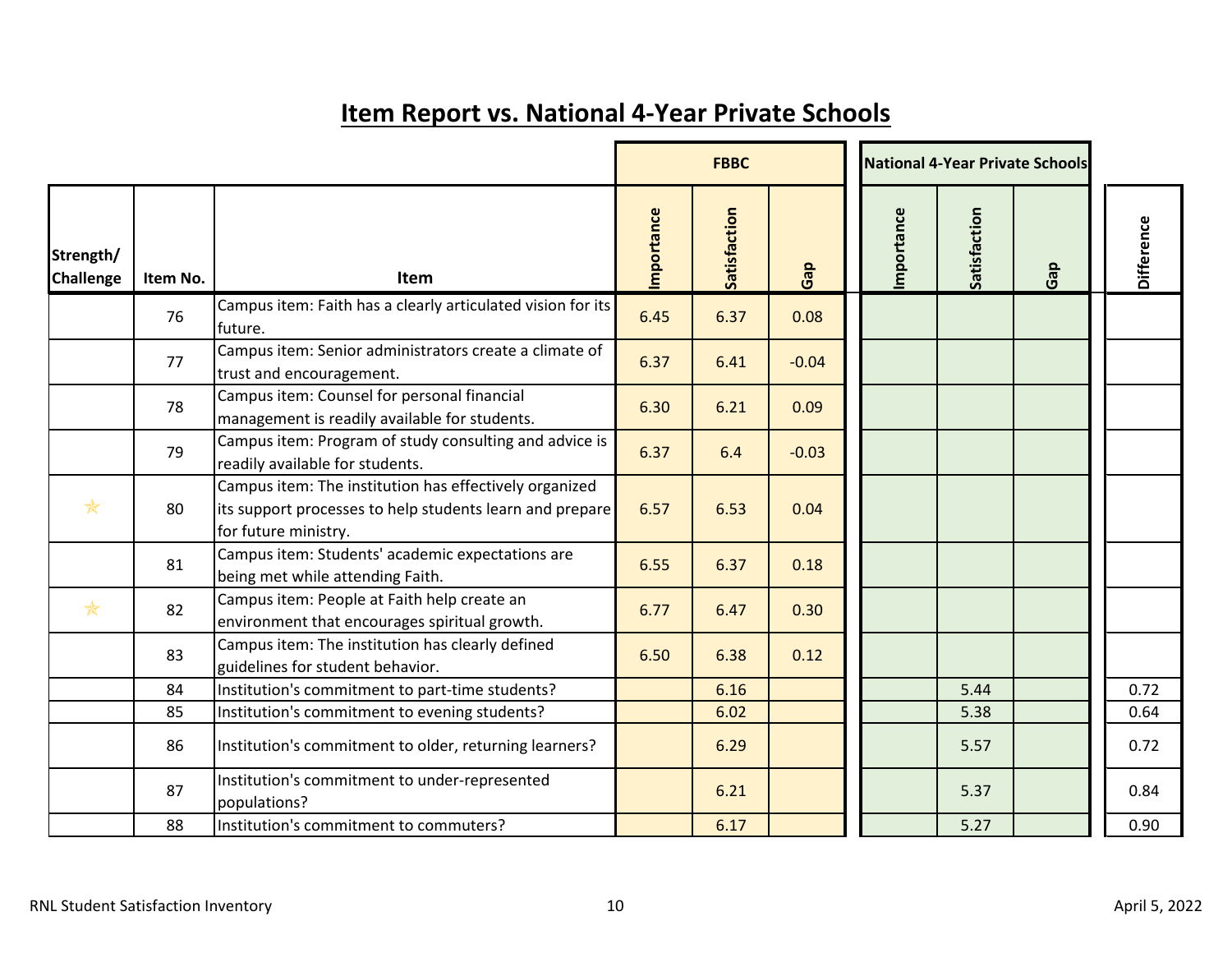|                               |           |                                                                                |            | <b>FBBC</b>  |     | <b>National 4-Year Private Schools</b> |              |     |                   |
|-------------------------------|-----------|--------------------------------------------------------------------------------|------------|--------------|-----|----------------------------------------|--------------|-----|-------------------|
| Strength/<br><b>Challenge</b> | Item No.  | Item                                                                           | Importance | Satisfaction | Gap | Importance                             | Satisfaction | Gap | <b>Difference</b> |
|                               | 89        | Institution's commitment to students with disabilities?                        |            | 6.23         |     |                                        | 5.53         |     | 0.70              |
|                               | 90        | Cost as factor in decision to enroll.                                          | 6.08       |              |     | 6.24                                   |              |     |                   |
|                               | 91        | Financial aid as factor in decision to enroll.                                 | 6.28       |              |     | 6.37                                   |              |     |                   |
|                               | 92        | Academic reputation as factor in decision to enroll.                           | 6.08       |              |     | 6.15                                   |              |     |                   |
|                               | 93        | Size of institution as factor in decision to enroll.                           | 5.43       |              |     | 5.55                                   |              |     |                   |
|                               | 94        | Opportunity to play sports as factor in decision to enroll.                    | 4.35       |              |     | 4.17                                   |              |     |                   |
|                               | 95        | Recommendations from family/friends as factor in<br>decision to enroll.        | 5.96       |              |     | 5                                      |              |     |                   |
|                               | 96        | Geographic setting as factor in decision to enroll.                            | 4.85       |              |     | 5.48                                   |              |     |                   |
|                               | 97        | Campus appearance as factor in decision to enroll.                             | 4.92       |              |     | 5.56                                   |              |     |                   |
|                               | 98        | Personalized attention prior to enrollment as factor in<br>decision to enroll. | 5.60       |              |     | 5.69                                   |              |     |                   |
| ₩                             | Strength  |                                                                                |            |              |     |                                        |              |     |                   |
| Þ                             | Challenge |                                                                                |            |              |     |                                        |              |     |                   |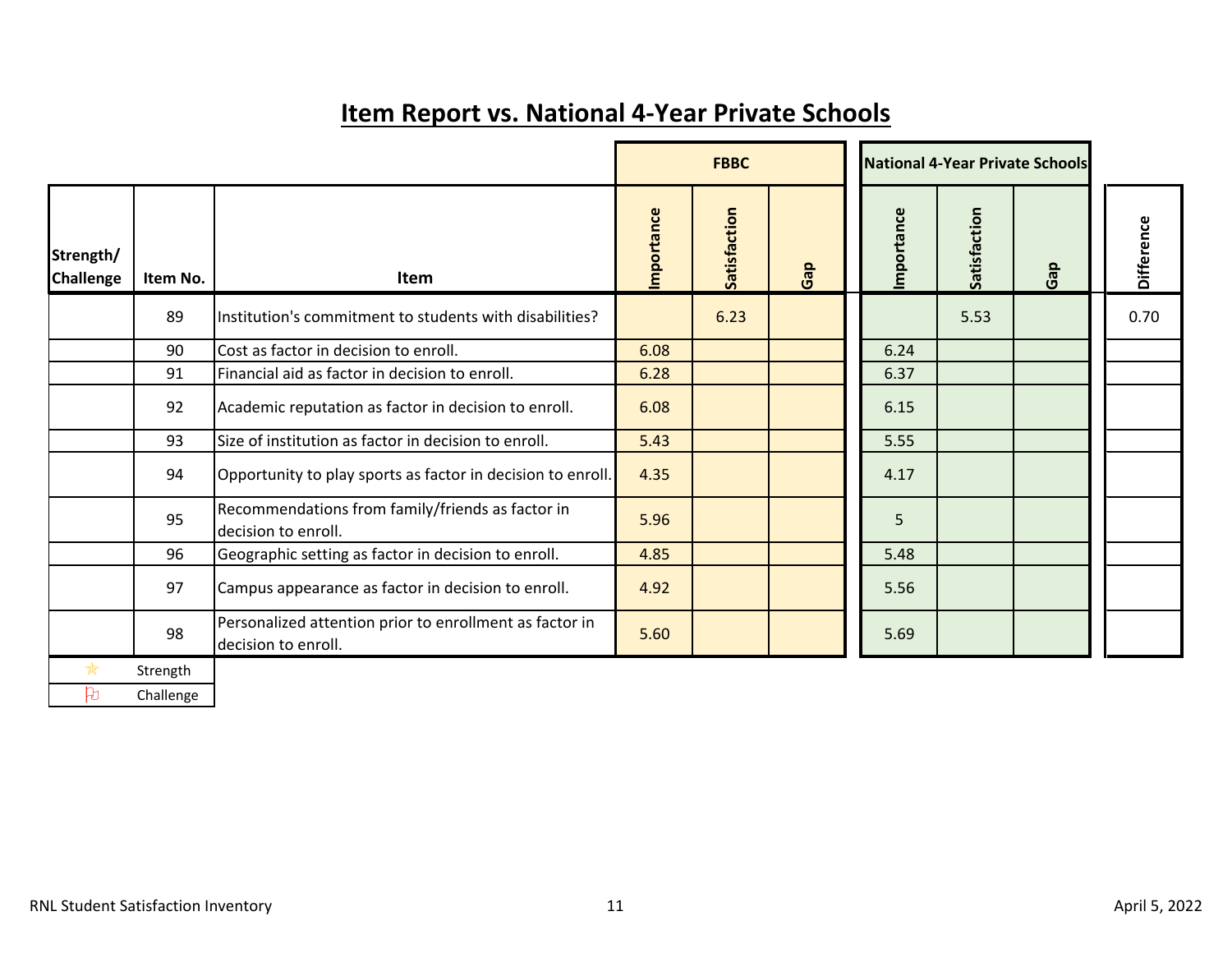## **Scaled Summary vs. Comparison Groups**

### **FBBC 2022 ABHE 2018-2021**

| <b>Scale</b>                                 | Importance | Satisfaction | SD   | Gap     | Importance | Satisfaction | SD   | Gap  | Difference |
|----------------------------------------------|------------|--------------|------|---------|------------|--------------|------|------|------------|
| <b>Academic Advising</b>                     | 6.42       | 6.43         | 0.71 | $-0.01$ | 6.35       | 6.03         | 0.98 | 0.32 | 0.4        |
| <b>Campus Climate</b>                        | 6.41       | 6.21         | 0.74 | 0.20    | 6.3        | 5.83         | 1.03 | 0.47 | 0.38       |
| <b>Campus Life</b>                           | 6.06       | 6.03         | 0.82 | 0.03    | 6          | 5.55         | 1.17 | 0.45 | 0.48       |
| <b>Campus Support Services</b>               | 6.03       | 6.23         | 0.72 | $-0.20$ | 6.05       | 5.83         | 1.05 | 0.22 | 0.4        |
| Concern for the Individual                   | 6.51       | 6.42         | 0.76 | 0.09    | 6.36       | 5.96         | 1.03 | 0.4  | 0.46       |
| <b>Instructional Effectiveness</b>           | 6.5        | 6.33         | 0.66 | 0.17    | 6.38       | 5.92         | 0.97 | 0.46 | 0.41       |
| <b>Recruitment and Financial Aid</b>         | 6.41       | 6.26         | 0.79 | 0.15    | 6.32       | 5.81         | 1.06 | 0.51 | 0.45       |
| <b>Registration Effectiveness</b>            | 6.28       | 6.25         | 0.7  | 0.03    | 6.26       | 5.89         |      | 0.37 | 0.36       |
| <b>Responsiveness to Diverse Populations</b> |            | 6.19         | 0.9  |         |            | 5.79         | 1.23 |      | 0.4        |
| <b>Safety and Security</b>                   | 6.2        | 5.81         | 1.07 | 0.39    | 6.27       | 5.59         | 1.21 | 0.68 | 0.22       |
| <b>Service Excellence</b>                    | 6.31       | 6.28         | 0.69 | 0.03    | 6.21       | 5.82         | 1.05 | 0.39 | 0.46       |
| <b>Student Centeredness</b>                  | 6.51       | 6.31         | 0.81 | 0.20    | 6.36       | 5.94         | 1.07 | 0.42 | 0.37       |

| Importance | Satisfaction | SD           | Gap  | <b>Difference</b> |
|------------|--------------|--------------|------|-------------------|
| 6.35       | 6.03         | 0.98         | 0.32 | 0.4               |
| 6.3        | 5.83         | 1.03         | 0.47 | 0.38              |
| 6          | 5.55         | 1.17         | 0.45 | 0.48              |
| 6.05       | 5.83         | 1.05         | 0.22 | 0.4               |
| 6.36       | 5.96         | 1.03         | 0.4  | 0.46              |
| 6.38       | 5.92         | 0.97         | 0.46 | 0.41              |
| 6.32       | 5.81         | 1.06         | 0.51 | 0.45              |
| 6.26       | 5.89         | $\mathbf{1}$ | 0.37 | 0.36              |
|            | 5.79         | 1.23         |      | 0.4               |
| 6.27       | 5.59         | 1.21         | 0.68 | 0.22              |
| 6.21       | 5.82         | 1.05         | 0.39 | 0.46              |
| 6.36       | 5.94         | 1.07         | 0.42 | 0.37              |

| <b>Scale</b>                                 | Importance | Satisfaction | SD   | Gap     | Importance | Satisfaction | SD   | Gap  | Difference |
|----------------------------------------------|------------|--------------|------|---------|------------|--------------|------|------|------------|
| <b>Academic Advising</b>                     | 6.42       | 6.43         | 0.71 | $-0.01$ | 6.43       | 5.8          | 1.23 | 0.63 | 0.63       |
| <b>Campus Climate</b>                        | 6.41       | 6.21         | 0.74 | 0.20    | 6.3        | 5.46         | 1.14 | 0.84 | 0.75       |
| <b>Campus Life</b>                           | 6.06       | 6.03         | 0.82 | 0.03    | 5.99       | 5.19         | 1.2  | 0.8  | 0.84       |
| <b>Campus Support Services</b>               | 6.03       | 6.23         | 0.72 | $-0.20$ | 6.14       | 5.75         | 1.02 | 0.39 | 0.48       |
| <b>Concern for the Individual</b>            | 6.51       | 6.42         | 0.76 | 0.09    | 6.33       | 5.54         | 1.18 | 0.79 | 0.88       |
| <b>Instructional Effectiveness</b>           | 6.5        | 6.33         | 0.66 | 0.17    | 6.43       | 5.68         | 1.05 | 0.75 | 0.65       |
| <b>Recruitment and Financial Aid</b>         | 6.41       | 6.26         | 0.79 | 0.15    | 6.3        | 5.36         | 1.23 | 0.94 | 0.9        |
| <b>Registration Effectiveness</b>            | 6.28       | 6.25         | 0.7  | 0.03    | 6.23       | 5.38         | 1.22 | 0.85 | 0.87       |
| <b>Responsiveness to Diverse Populations</b> |            | 6.19         | 0.9  |         |            | 5.42         | 1.44 |      | 0.77       |
| <b>Safety and Security</b>                   | 6.2        | 5.81         | 1.07 | 0.39    | 6.29       | 5.02         | 1.39 | 1.27 | 0.79       |
| Service Excellence                           | 6.31       | 6.28         | 0.69 | 0.03    | 6.19       | 5.45         | 1.15 | 0.74 | 0.83       |
| <b>Student Centeredness</b>                  | 6.51       | 6.31         | 0.81 | 0.20    | 6.35       | 5.5          | 1.23 | 0.85 | 0.81       |

### **FBBC 2022 National 4-Year Private Colleges (2018-2021)**

| Importance | Satisfaction | SD   | Gap  | Difference |
|------------|--------------|------|------|------------|
| 6.43       | 5.8          | 1.23 | 0.63 | 0.63       |
| 6.3        | 5.46         | 1.14 | 0.84 | 0.75       |
| 5.99       | 5.19         | 1.2  | 0.8  | 0.84       |
| 6.14       | 5.75         | 1.02 | 0.39 | 0.48       |
| 6.33       | 5.54         | 1.18 | 0.79 | 0.88       |
| 6.43       | 5.68         | 1.05 | 0.75 | 0.65       |
| 6.3        | 5.36         | 1.23 | 0.94 | 0.9        |
| 6.23       | 5.38         | 1.22 | 0.85 | 0.87       |
|            | 5.42         | 1.44 |      | 0.77       |
| 6.29       | 5.02         | 1.39 | 1.27 | 0.79       |
| 6.19       | 5.45         | 1.15 | 0.74 | 0.83       |
| 6.35       | 5.5          | 1.23 | 0.85 | 0.81       |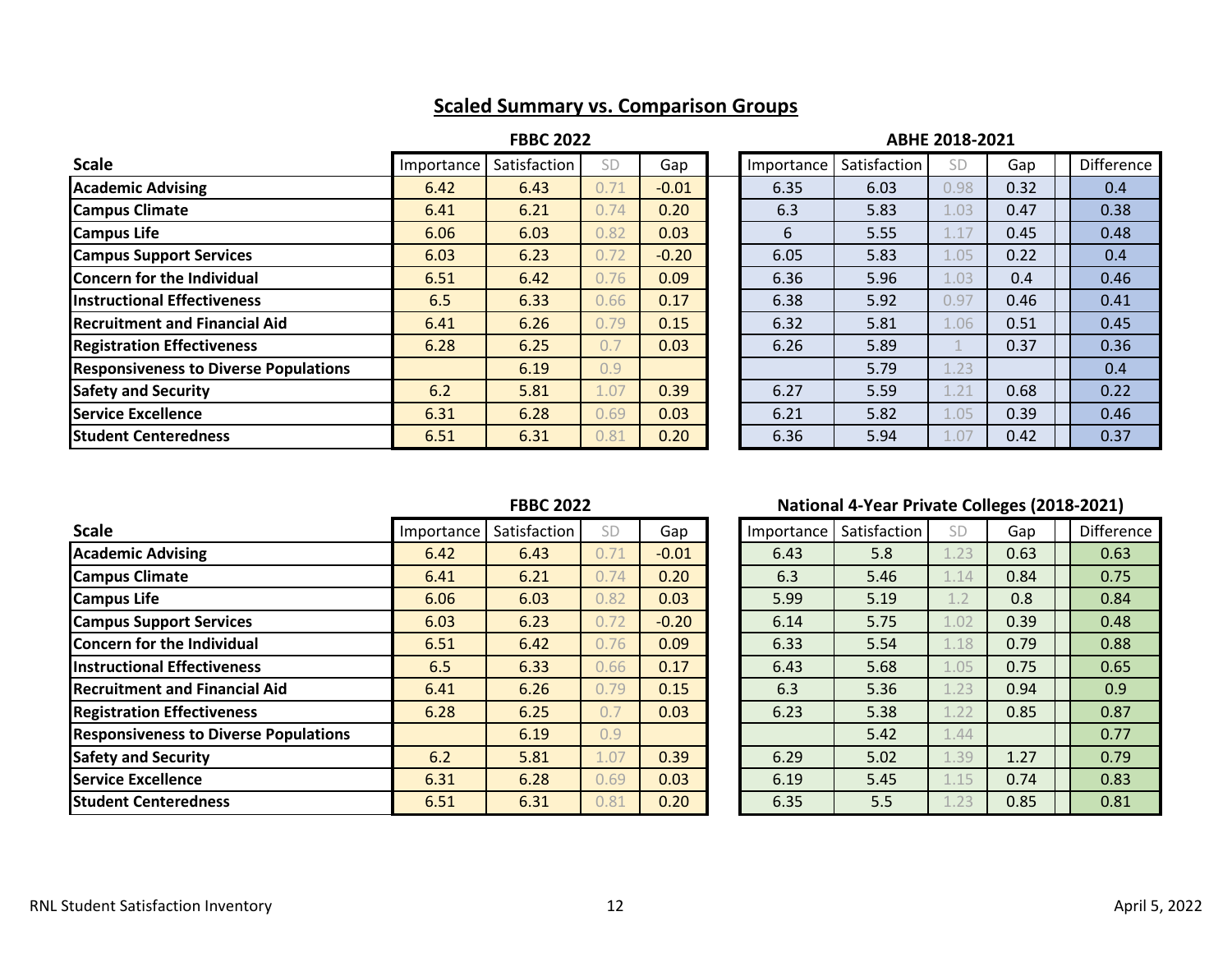## **Scaled Summary vs. Comparison Groups**

### **FBBC 2022 National 4-Year Private Colleges Midwestern(2018-2021)**

| <b>Scale</b>                                 | Importance | Satisfaction | SD   | Gap     | Importance | Satisfaction | SD   | Gap  | Difference |
|----------------------------------------------|------------|--------------|------|---------|------------|--------------|------|------|------------|
| <b>Academic Advising</b>                     | 6.42       | 6.43         | 0.71 | $-0.01$ | 6.43       | 5.9          | 1.14 | 0.53 | 0.53       |
| <b>Campus Climate</b>                        | 6.41       | 6.21         | 0.74 | 0.20    | 6.29       | 5.52         | 1.07 | 0.77 | 0.69       |
| <b>Campus Life</b>                           | 6.06       | 6.03         | 0.82 | 0.03    | 5.94       | 5.25         | 1.13 | 0.69 | 0.78       |
| <b>Campus Support Services</b>               | 6.03       | 6.23         | 0.72 | $-0.20$ | 6.06       | 5.82         | 0.96 | 0.24 | 0.41       |
| Concern for the Individual                   | 6.51       | 6.42         | 0.76 | 0.09    | 6.34       | 5.64         | 1.09 | 0.7  | 0.78       |
| <b>Instructional Effectiveness</b>           | 6.5        | 6.33         | 0.66 | 0.17    | 6.43       | 5.73         | 0.97 | 0.7  | 0.6        |
| <b>Recruitment and Financial Aid</b>         | 6.41       | 6.26         | 0.79 | 0.15    | 6.28       | 5.44         | 1.15 | 0.84 | 0.82       |
| <b>Registration Effectiveness</b>            | 6.28       | 6.25         | 0.7  | 0.03    | 6.18       | 5.46         | 1.15 | 0.72 | 0.79       |
| <b>Responsiveness to Diverse Populations</b> |            | 6.19         | 0.9  |         |            | 5.44         | 1.42 |      | 0.75       |
| <b>Safety and Security</b>                   | 6.2        | 5.81         | 1.07 | 0.39    | 6.28       | 5.07         | 1.32 | 1.21 | 0.74       |
| <b>Service Excellence</b>                    | 6.31       | 6.28         | 0.69 | 0.03    | 6.15       | 5.53         | 1.08 | 0.62 | 0.75       |
| <b>Student Centeredness</b>                  | 6.51       | 6.31         | 0.81 | 0.20    | 6.35       | 5.54         | 1.18 | 0.81 | 0.77       |

| Importance | Satisfaction | SD   | Gap  | <b>Difference</b> |
|------------|--------------|------|------|-------------------|
| 6.43       | 5.9          | 1.14 | 0.53 | 0.53              |
| 6.29       | 5.52         | 1.07 | 0.77 | 0.69              |
| 5.94       | 5.25         | 1.13 | 0.69 | 0.78              |
| 6.06       | 5.82         | 0.96 | 0.24 | 0.41              |
| 6.34       | 5.64         | 1.09 | 0.7  | 0.78              |
| 6.43       | 5.73         | 0.97 | 0.7  | 0.6               |
| 6.28       | 5.44         | 1.15 | 0.84 | 0.82              |
| 6.18       | 5.46         | 1.15 | 0.72 | 0.79              |
|            | 5.44         | 1.42 |      | 0.75              |
| 6.28       | 5.07         | 1.32 | 1.21 | 0.74              |
| 6.15       | 5.53         | 1.08 | 0.62 | 0.75              |
| 6.35       | 5.54         | 1.18 | 0.81 | 0.77              |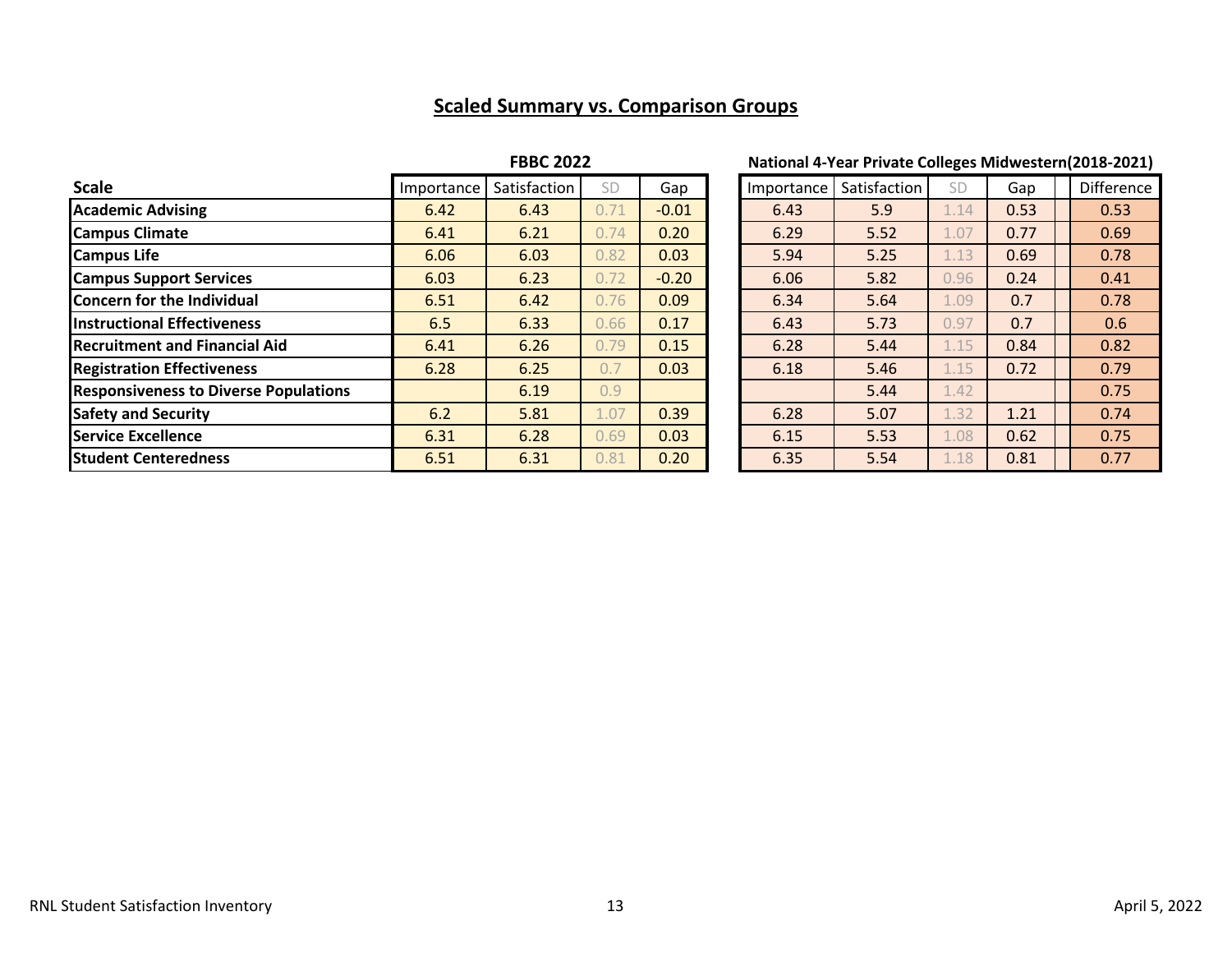## **Summary Report vs. Comparison Groups**

| <b>Summary</b>                                  | <b>AnswerDescription</b>              | <b>FBBC</b> | <b>ABHE</b> | Difference |  | <b>National</b><br>$4-Yr.$<br>Private | Difference | National<br>$4-Yr.$<br>Private<br>Mid-<br>western | Difference |
|-------------------------------------------------|---------------------------------------|-------------|-------------|------------|--|---------------------------------------|------------|---------------------------------------------------|------------|
| So far, how has your                            | <b>Total</b>                          | 5.41        | 5.03        | 0.38       |  | 4.66                                  | 0.75       | 4.70                                              | 0.71       |
| college experience met                          | 1= Much worse than I expected         | 0%          | 1%          |            |  | 2%                                    |            | 2%                                                |            |
| your expectations?                              | 2= Quite a bit worse than I expected  | 0%          | 1%          |            |  | 3%                                    |            | 2%                                                |            |
|                                                 | 3= Worse than I expected              | 5%          | 6%          |            |  | 12%                                   |            | 12%                                               |            |
|                                                 | 4= About what I expected              | 19%         | 27%         |            |  | 30%                                   |            | 29%                                               |            |
|                                                 | 5= Better than I expected             | 27%         | 26%         |            |  | 23%                                   |            | 25%                                               |            |
|                                                 | 6= Quite a bit better than I expected | 14%         | 16%         |            |  | 14%                                   |            | 15%                                               |            |
|                                                 | 7= Much better than I expected        | 30%         | 19%         |            |  | 13%                                   |            | 12%                                               |            |
| Rate your overall                               | <b>Total</b>                          | 6.07        | 5.64        | 0.43       |  | 5.28                                  | 0.79       | 5.38                                              | 0.69       |
| satisfaction with your                          | 1= Not satisfied at all               | 0%          | 0%          |            |  | 1%                                    |            | 1%                                                |            |
| experience here thus far. 2= Not very satisfied |                                       | 0%          | 3%          |            |  | 4%                                    |            | 3%                                                |            |
|                                                 | 3= Somewhat dissatisfied              | 2%          | 4%          |            |  | 8%                                    |            | 7%                                                |            |
|                                                 | 4= Neutral                            | 5%          | 9%          |            |  | 10%                                   |            | 9%                                                |            |
|                                                 | 5= Somewhat satisfied                 | 9%          | 14%         |            |  | 18%                                   |            | 17%                                               |            |
|                                                 | 6= Satisfied                          | 39%         | 39%         |            |  | 36%                                   |            | 38%                                               |            |
|                                                 | 7= Very satisfied                     | 41%         | 27%         |            |  | 19%                                   |            | 20%                                               |            |
| All in all, if you had it to                    | Total                                 | 6.27        | 5.82        | 0.45       |  | 5.29                                  | 0.98       | 5.43                                              | 0.84       |
| do over again, would you 1= Definitely not      |                                       | 1%          | 1%          |            |  | 4%                                    |            | 3%                                                |            |
| enroll here?                                    | 2= Probably not                       | 3%          | 3%          |            |  | 7%                                    |            | 6%                                                |            |
|                                                 | 3= Maybe not                          | 2%          | 3%          |            |  | 6%                                    |            | 6%                                                |            |
|                                                 | 4= I don't know                       | 2%          | 8%          |            |  | 10%                                   |            | 8%                                                |            |
|                                                 | 5= Maybe yes                          | 5%          | 12%         |            |  | 12%                                   |            | 11%                                               |            |
|                                                 | 6= Probably yes                       | 22%         | 26%         |            |  | 27%                                   |            | 28%                                               |            |
|                                                 | 7= Definitely yes                     | 63%         | 44%         |            |  | 32%                                   |            | 35%                                               |            |
|                                                 | <b>Total</b>                          | 5.92        | 5.50        | 0.42       |  | 5.08                                  | 0.84       | 5.17                                              | 0.75       |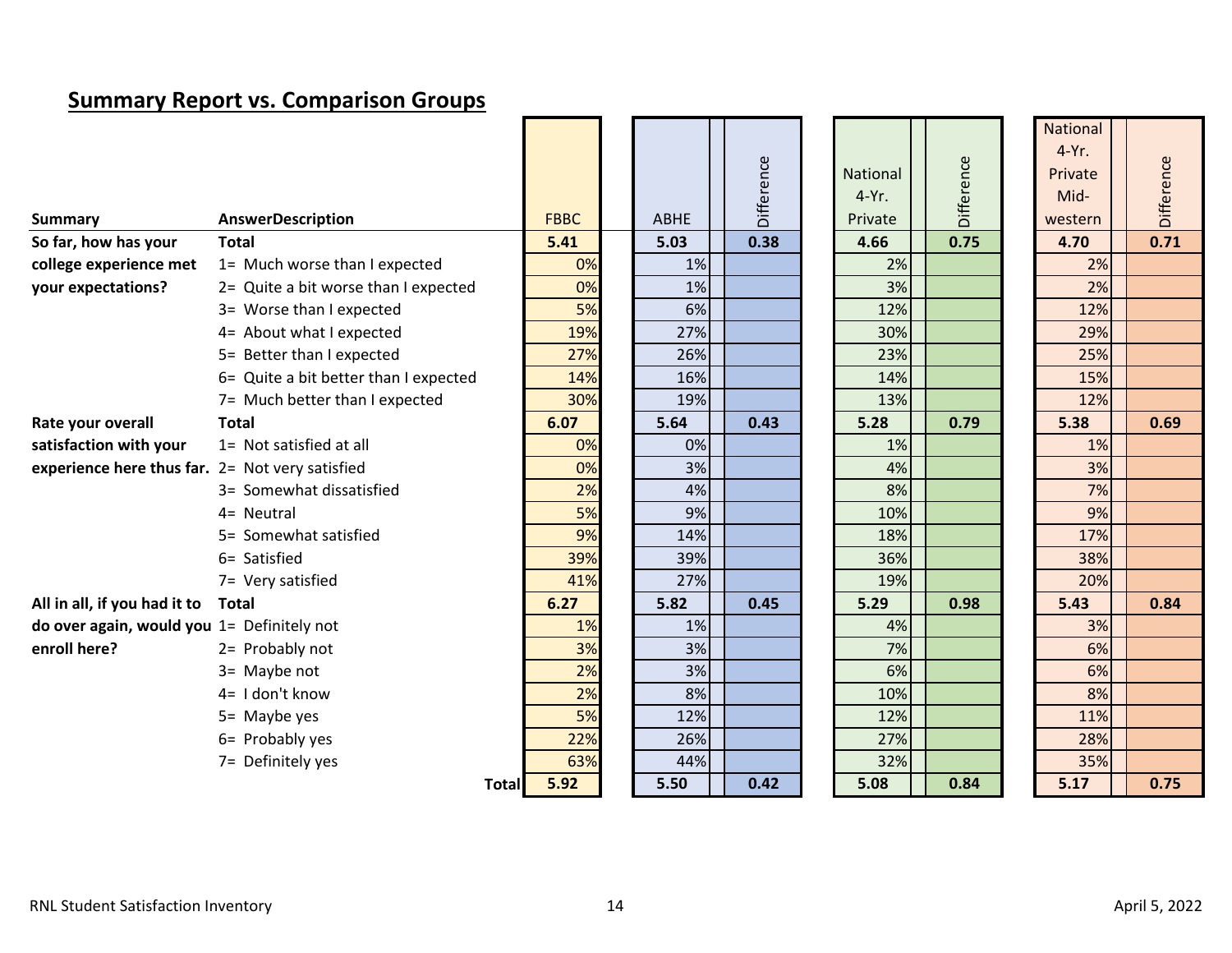|                               |                |                                                                                              | <b>FBBC Percentages</b> |                |          |  | <b>National 4-Year Private Schools</b><br><b>Percentages</b> |                   |          |  |                   |
|-------------------------------|----------------|----------------------------------------------------------------------------------------------|-------------------------|----------------|----------|--|--------------------------------------------------------------|-------------------|----------|--|-------------------|
| Strength/<br><b>Challenge</b> | Item No.       | Item                                                                                         | ℅<br>Importance         | Satisfaction % | ℅<br>Gap |  | $\aleph$<br>Importance                                       | ৼ<br>Satisfaction | ℅<br>Gap |  | <b>Difference</b> |
|                               | $\mathbf{1}$   | Most students feel a sense of belonging here.                                                | 83 %                    | 77 %           | 6 %      |  | 79 %                                                         | 48 %              | 31%      |  | 29 %              |
| $\frac{1}{N}$                 | $\overline{2}$ | The campus staff are caring and helpful.                                                     | 94 %                    | 93 %           | 1%       |  | 87 %                                                         | 65 %              | 22 %     |  | 28 %              |
| *                             | 3              | Faculty care about me as an individual.                                                      | 93 %                    | 89 %           | 4 %      |  | 83 %                                                         | 63 %              | 20 %     |  | 26 %              |
|                               | $\overline{4}$ | Admissions staff are knowledgeable.                                                          | 85 %                    | 83 %           | 2 %      |  | 82 %                                                         | 61%               | 21%      |  | 22 %              |
| $\frac{1}{N}$                 | 5              | Financial aid counselors are helpful.                                                        | 86 %                    | 86 %           | 0%       |  | 83 %                                                         | 53 %              | 30 %     |  | 33 %              |
| $\frac{1}{N}$                 | 6              | My academic advisor is approachable.                                                         | 90 %                    | 93 %           | $-3%$    |  | 88 %                                                         | 74 %              | 14 %     |  | 19%               |
| 凡                             | $\overline{7}$ | The campus is safe and secure for all students.                                              | 89 %                    | 71%            | 18 %     |  | 90%                                                          | 65 %              | 25 %     |  | 6 %               |
| 凡                             | 8              | The content of the courses within my major is valuable.                                      | 95 %                    | 88 %           | 7 %      |  | 91%                                                          | 67 %              | 24 %     |  | 21%               |
|                               | 9              | A variety of intramural activities are offered.                                              | 51%                     | 76 %           | $-25%$   |  | 52 %                                                         | 52 %              | 0%       |  | 24 %              |
|                               | 10             | Administrators are approachable to students.                                                 | 83 %                    | 79 %           | 4 %      |  | 77 %                                                         | 55 %              | 22 %     |  | 24 %              |
|                               | 11             | Billing policies are reasonable.                                                             | 81%                     | 75 %           | 6 %      |  | 76 %                                                         | 38 %              | 38 %     |  | 37 %              |
| $\beta$                       | 12             | Financial aid awards are announced to students in time<br>to be helpful in college planning. | 84 %                    | 75 %           | 9%       |  | 83 %                                                         | 54 %              | 29 %     |  | 21%               |
|                               | 13             | Library staff are helpful and approachable.                                                  | 68 %                    | 80 %           | $-12%$   |  | 68 %                                                         | 71%               | $-3%$    |  | 9%                |
| $\frac{1}{N}$                 | 14             | My academic advisor is concerned about my success as<br>an individual.                       | 90 %                    | 94 %           | $-4%$    |  | 86 %                                                         | 69 %              | 17 %     |  | 25 %              |
| $\ast$                        | 15             | The staff in the health services area are competent.                                         | 86 %                    | 88 %           | $-2%$    |  | 81%                                                          | 57 %              | 24 %     |  | 31%               |
| $\frac{1}{N}$                 | 16             | The instruction in my major field is excellent.                                              | 94 %                    | 91%            | 3 %      |  | 91%                                                          | 67 %              | 24 %     |  | 24 %              |
| 凡                             | 17             | Adequate financial aid is available for most students.                                       | 94 %                    | 80%            | 14 %     |  | 86 %                                                         | 47 %              | 39 %     |  | 33 %              |
|                               | 18             | Library resources and services are adequate.                                                 | 81%                     | 79 %           | 2 %      |  | 77 %                                                         | 69 %              | 8 %      |  | 10%               |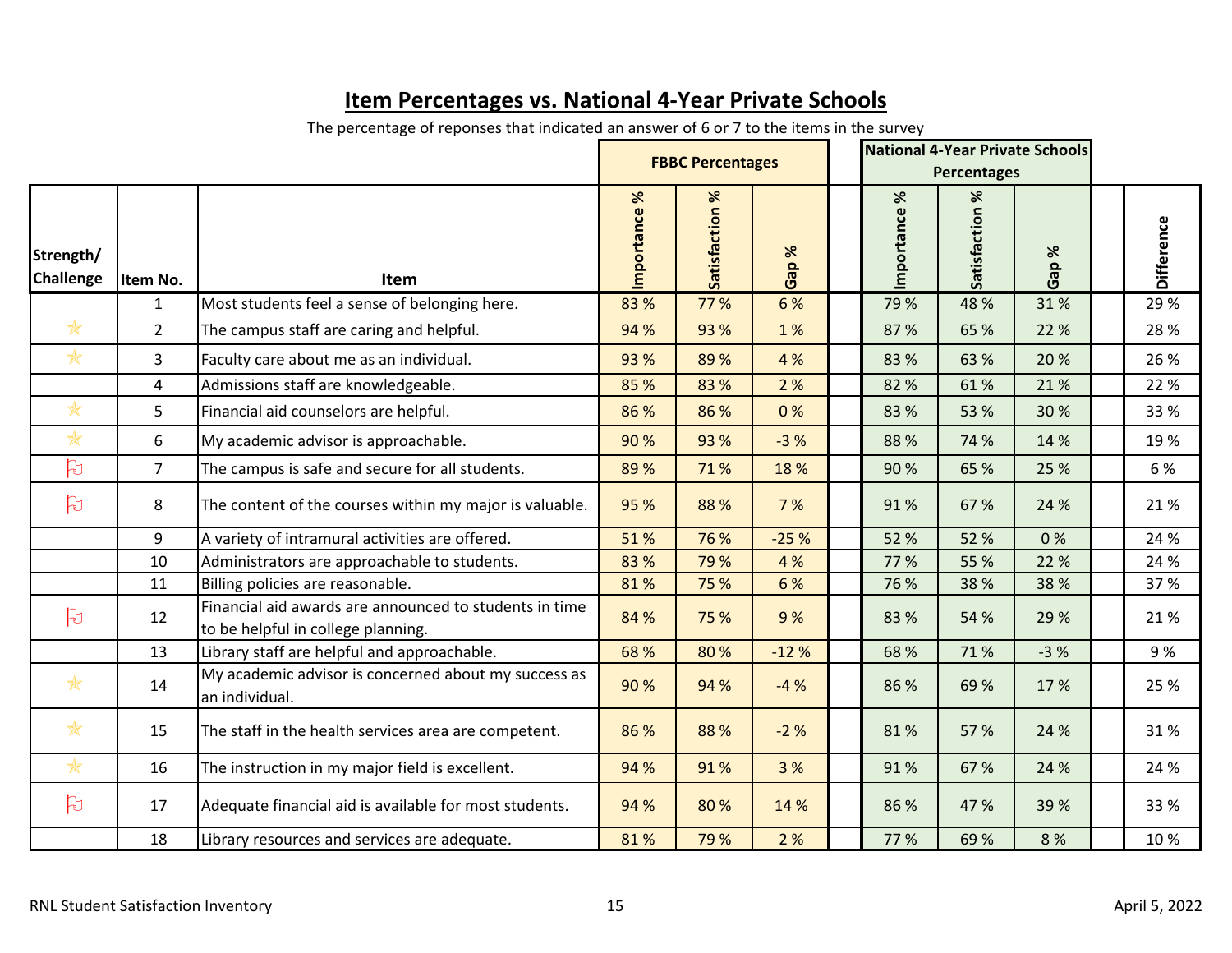|                               |          |                                                                                                         |                       | <b>FBBC Percentages</b> |             | <b>National 4-Year Private Schools</b><br><b>Percentages</b> |                |                |             |  |                   |
|-------------------------------|----------|---------------------------------------------------------------------------------------------------------|-----------------------|-------------------------|-------------|--------------------------------------------------------------|----------------|----------------|-------------|--|-------------------|
| Strength/<br><b>Challenge</b> | Item No. | Item                                                                                                    | $\aleph$<br>mportance | Satisfaction %          | $\%$<br>Gap |                                                              | ৼ<br>mportance | Satisfaction % | $\%$<br>Gap |  | <b>Difference</b> |
|                               | 19       | My academic advisor helps me set goals to work<br>toward.                                               | 70 %                  | 70 %                    | 0%          |                                                              | 77 %           | 56 %           | 21%         |  | 14 %              |
|                               | 20       | The business office is open during hours which are<br>convenient for most students.                     | 73 %                  | 78 %                    | $-5%$       |                                                              | 73 %           | 56 %           | 17 %        |  | 22 %              |
|                               | 21       | The amount of student parking space on campus is<br>adequate.                                           | 70 %                  | 56 %                    | 14 %        |                                                              | 75 %           | 27 %           | 48 %        |  | 29 %              |
|                               | 22       | Counseling staff care about students as individuals.                                                    | 91%                   | 86 %                    | 5 %         |                                                              | 83 %           | 61%            | 22 %        |  | 25 %              |
|                               | 23       | Living conditions in the residence halls are comfortable<br>(adequate space, lighting, heat, air, etc.) | 89 %                  | 83 %                    | 6 %         |                                                              | 83 %           | 37 %           | 46 %        |  | 46 %              |
|                               | 24       | The intercollegiate athletic programs contribute to a<br>strong sense of school spirit.                 | 64 %                  | 75 %                    | $-11%$      |                                                              | 59 %           | 43 %           | 16 %        |  | 32 %              |
| $\beta$                       | 25       | Faculty are fair and unbiased in their treatment of<br>individual students.                             | 89 %                  | 80%                     | 9%          |                                                              | 86 %           | 57 %           | 29 %        |  | 23 %              |
|                               | 26       | Computer labs are adequate and accessible.                                                              | 70 %                  | 87 %                    | $-17%$      |                                                              | 77 %           | 65 %           | 12 %        |  | 22 %              |
| $*$                           | 27       | The personnel involved in registration are helpful.                                                     | 89 %                  | 92 %                    | $-3%$       |                                                              | 82 %           | 63 %           | 19 %        |  | 29 %              |
|                               | 28       | Parking lots are well-lighted and secure.                                                               | 74 %                  | 70 %                    | 4 %         |                                                              | 77 %           | 49 %           | 28 %        |  | 21%               |
| $\beta$                       | 29       | It is an enjoyable experience to be a student on this<br>campus.                                        | 92 %                  | 82 %                    | 10 %        |                                                              | 88 %           | 58 %           | 30 %        |  | 24 %              |
|                               | 30       | Residence hall staff are concerned about me as an<br>individual.                                        | 86 %                  | 81%                     | 5 %         |                                                              | 73 %           | 52 %           | 21%         |  | 29 %              |
|                               | 31       | Males and females have equal opportunities to<br>participate in intercollegiate athletics.              | 76 %                  | 86 %                    | $-10%$      |                                                              | 76 %           | 71%            | 5 %         |  | 15 %              |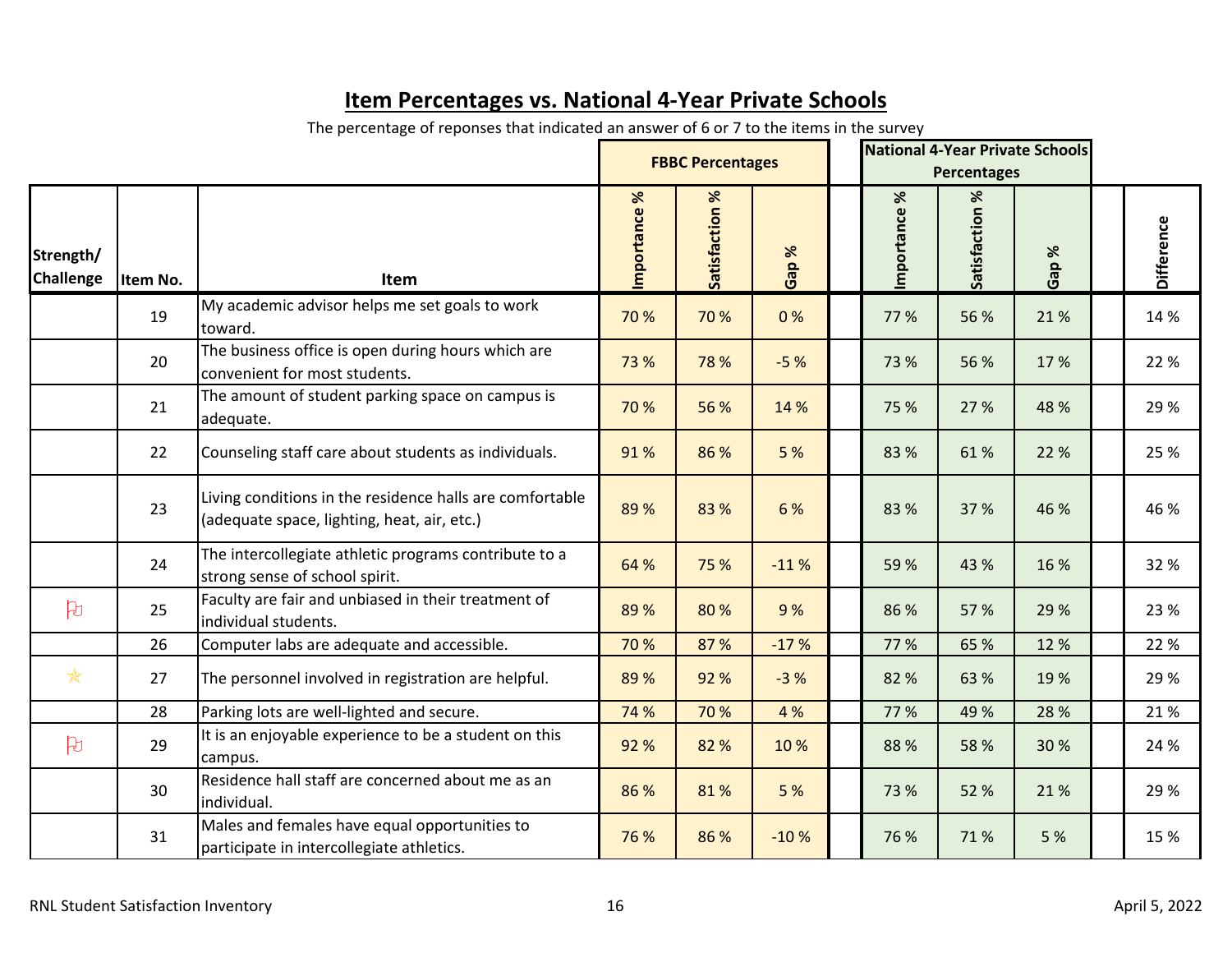|                               |          |                                                                                      |                               | <b>FBBC Percentages</b> |                    | <b>National 4-Year Private Schools</b><br><b>Percentages</b> |                 |                      |             |                   |
|-------------------------------|----------|--------------------------------------------------------------------------------------|-------------------------------|-------------------------|--------------------|--------------------------------------------------------------|-----------------|----------------------|-------------|-------------------|
| Strength/<br><b>Challenge</b> | Item No. | <b>Item</b>                                                                          | $\aleph$<br><b>Importance</b> | Se<br>Satisfaction      | $\%$<br><b>Gap</b> |                                                              | ৼ<br>Importance | $\%$<br>Satisfaction | $\%$<br>Gap | <b>Difference</b> |
|                               | 32       | Tutoring services are readily available.                                             | 71%                           | 80%                     | $-9%$              |                                                              | 80%             | 69 %                 | 11%         | 11%               |
| $\frac{1}{N}$                 | 33       | My academic advisor is knowledgeable about<br>requirements in my major.              | 90 %                          | 92 %                    | $-2%$              |                                                              | 91%             | 74 %                 | 17 %        | 18%               |
|                               | 34       | am able to register for classes I need with few conflicts.                           | 88 %                          | 81%                     | 7 %                |                                                              | 89 %            | 56 %                 | 33 %        | 25 %              |
|                               | 35       | The assessment and course placement procedures are<br>reasonable.                    | 83 %                          | 82 %                    | 1%                 |                                                              | 82 %            | 61%                  | 21 %        | 21%               |
| $\beta$                       | 36       | Security staff respond quickly in emergencies.                                       | 85 %                          | 76 %                    | 9%                 |                                                              | 88 %            | 60 %                 | 28 %        | 16 %              |
|                               | 37       | I feel a sense of pride about my campus.                                             | 71%                           | 75 %                    | $-4%$              |                                                              | 72 %            | 55 %                 | 17 %        | 20%               |
|                               | 38       | There is an adequate selection of food available in the<br>cafeteria.                | 80 %                          | 51%                     | 29 %               |                                                              | 78 %            | 30 %                 | 48 %        | 21%               |
| *                             | 39       | am able to experience intellectual growth here.                                      | 94 %                          | 89 %                    | 5 %                |                                                              | 90%             | 70 %                 | 20 %        | 19 %              |
|                               | 40       | Residence hall regulations are reasonable.                                           | 83 %                          | 70 %                    | 13 %               |                                                              | 76 %            | 49 %                 | 27 %        | 21%               |
|                               | 41       | There is a commitment to academic excellence on this<br>campus.                      | 91%                           | 86 %                    | 5 %                |                                                              | 87 %            | 67 %                 | 20 %        | 19 %              |
|                               | 42       | There are a sufficient number of weekend activities for<br>students.                 | 53 %                          | 69 %                    | $-16%$             |                                                              | 60 %            | 39 %                 | 21 %        | 30 %              |
|                               | 43       | Admissions counselors respond to prospective students'<br>unique needs and requests. | 80%                           | 83 %                    | $-3%$              |                                                              | 78 %            | 61%                  | 17 %        | 22 %              |
|                               | 44       | Academic support services adequately meet the needs<br>of students.                  | 82 %                          | 88 %                    | $-6%$              |                                                              | 82 %            | 62 %                 | 20 %        | 26 %              |
|                               | 45       | Students are made to feel welcome on this campus.                                    | 93 %                          | 86 %                    | 7 %                |                                                              | 87 %            | 65 %                 | 22 %        | 21%               |
|                               | 46       | can easily get involved in campus organizations.                                     | 69 %                          | 78 %                    | $-9%$              |                                                              | 74 %            | 61%                  | 13 %        | 17%               |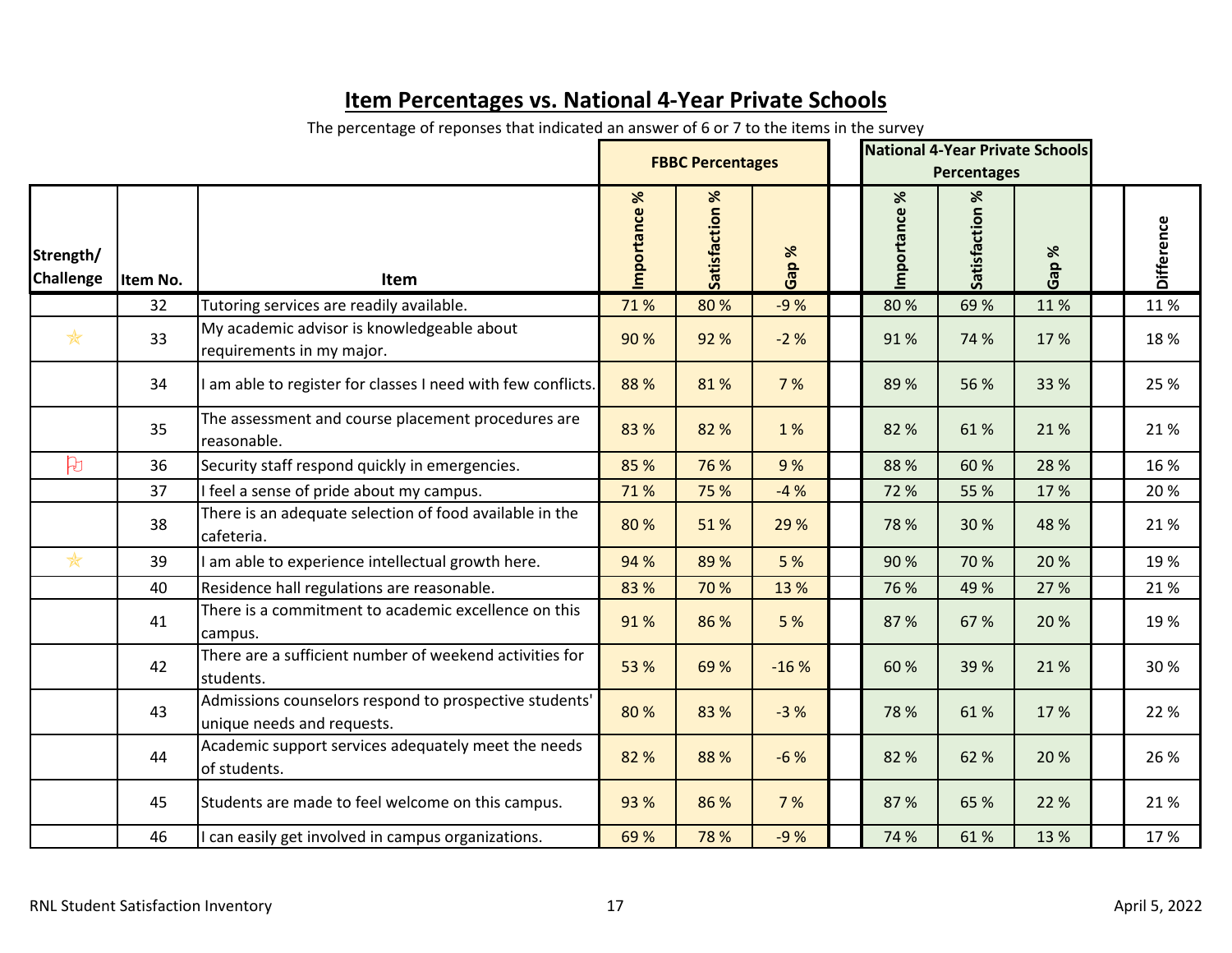|                               |          |                                                                                        | <b>FBBC Percentages</b> |                   |                      | <b>National 4-Year Private Schools</b><br><b>Percentages</b> |                           |                   |                              |                   |
|-------------------------------|----------|----------------------------------------------------------------------------------------|-------------------------|-------------------|----------------------|--------------------------------------------------------------|---------------------------|-------------------|------------------------------|-------------------|
| Strength/<br><b>Challenge</b> | Item No. | <b>Item</b>                                                                            | $\aleph$<br>Importance  | X<br>Satisfaction | $\aleph$<br>Gap<br>G |                                                              | $\%$<br><b>Importance</b> | X<br>Satisfaction | $\aleph$<br>Gap <sup>'</sup> | <b>Difference</b> |
|                               | 47       | Faculty provide timely feedback about student progress<br>in a course.                 | 85 %                    | 71%               | 14 %                 |                                                              | 85 %                      | 52 %              | 33 %                         | 19 %              |
|                               | 48       | Admissions counselors accurately portray the campus in<br>their recruiting practices.  | 87 %                    | 80%               | 7 %                  |                                                              | 80%                       | 54 %              | 26 %                         | 26 %              |
|                               | 49       | There are adequate services to help me decide upon a<br>career.                        | 75 %                    | 65 %              | 10 %                 |                                                              | 84 %                      | 58 %              | 26 %                         | 7 %               |
|                               | 50       | Class change (drop/add) policies are reasonable.                                       | 78 %                    | 83 %              | $-5%$                |                                                              | 79 %                      | 66 %              | 13 %                         | 17%               |
| $\frac{1}{N}$                 | 51       | This institution has a good reputation within the<br>community.                        | 92 %                    | 86 %              | 6 %                  |                                                              | 82 %                      | 69 %              | 13 %                         | 17%               |
|                               | 52       | The student center is a comfortable place for students<br>to spend their leisure time. | 77 %                    | 75 %              | 2 %                  |                                                              | 71%                       | 57 %              | 14 %                         | 18%               |
|                               | 53       | Faculty take into consideration student differences as<br>they teach a course.         | 84 %                    | 73 %              | 11%                  |                                                              | 81%                       | 51%               | 30 %                         | 22 %              |
|                               | 54       | Bookstore staff are helpful.                                                           | 77 %                    | 88 %              | $-11%$               |                                                              | 68 %                      | 66 %              | 2 %                          | 22 %              |
| 凡                             | 55       | Major requirements are clear and reasonable.                                           | 93 %                    | 82 %              | 11%                  |                                                              | 89 %                      | 67 %              | 22 %                         | 15 %              |
|                               | 56       | The student handbook provides helpful information<br>about campus life.                | 84 %                    | 80 %              | 4 %                  |                                                              | 67 %                      | 57 %              | 10%                          | 23 %              |
|                               | 57       | seldom get the "run-around" when seeking<br>information on this campus.                | 81%                     | 76 %              | 5 %                  |                                                              | 76 %                      | 48 %              | 28 %                         | 28 %              |
| $\frac{1}{N}$                 | 58       | The quality of instruction I receive in most of my classes<br>is excellent.            | 94 %                    | 90 %              | 4 %                  |                                                              | 90 %                      | 62 %              | 28 %                         | 28 %              |
| $\frac{1}{N}$                 | 59       | This institution shows concern for students as<br>individuals.                         | 93 %                    | 89 %              | 4 %                  |                                                              | 86 %                      | 58 %              | 28 %                         | 31%               |
|                               | 60       | generally know what's happening on campus.                                             | 80%                     | 70 %              | 10 %                 |                                                              | 73 %                      | 53 %              | 20 %                         | 17%               |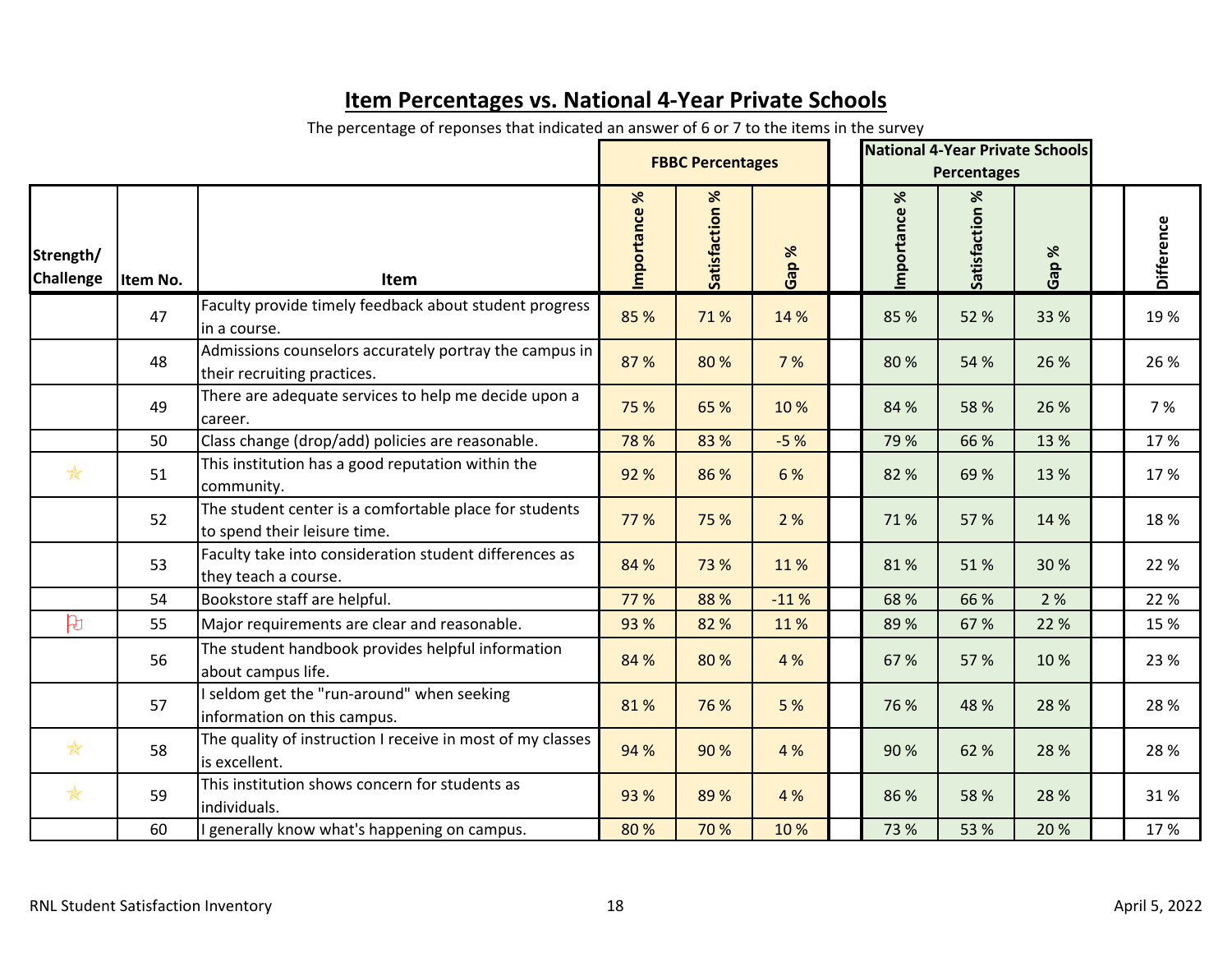|                               |          |                                                                         |                |                       | <b>National 4-Year Private Schools</b><br><b>FBBC Percentages</b><br><b>Percentages</b> |  |                |                      |             |                   |
|-------------------------------|----------|-------------------------------------------------------------------------|----------------|-----------------------|-----------------------------------------------------------------------------------------|--|----------------|----------------------|-------------|-------------------|
| Strength/<br><b>Challenge</b> | Item No. | Item                                                                    | %<br>mportance | <b>Satisfaction %</b> | $\%$<br>Gap                                                                             |  | %<br>mportance | $\%$<br>Satisfaction | $\%$<br>Gap | <b>Difference</b> |
|                               | 61       | Adjunct faculty are competent as classroom instructors.                 | 86 %           | 86 %                  | 0%                                                                                      |  | 82 %           | 62 %                 | 20 %        | 24 %              |
|                               | 62       | There is a strong commitment to racial harmony on this<br>campus.       | 84 %           | 81%                   | 3 %                                                                                     |  | 82 %           | 62 %                 | 20 %        | 19 %              |
| 凡                             | 63       | Student disciplinary procedures are fair.                               | 88 %           | 73 %                  | 15 %                                                                                    |  | 81%            | 58 %                 | 23 %        | 15 %              |
|                               | 64       | New student orientation services help students adjust<br>to college.    | 80 %           | 77 %                  | 3 %                                                                                     |  | 79 %           | 57 %                 | 22 %        | 20 %              |
|                               | 65       | Faculty are usually available after class and during office<br>hours.   | 88 %           | 87 %                  | 1 %                                                                                     |  | 85 %           | 73 %                 | 12 %        | 14 %              |
| 凡                             | 66       | Tuition paid is a worthwhile investment.                                | 91%            | 79 %                  | 12 %                                                                                    |  | 87 %           | 45 %                 | 42 %        | 34 %              |
|                               | 67       | Freedom of expression is protected on campus.                           | 81%            | 69 %                  | 12 %                                                                                    |  | 83 %           | 59 %                 | 24 %        | 10%               |
| $\frac{1}{N}$                 | 68       | Nearly all of the faculty are knowledgeable in their field.             | 95 %           | 94 %                  | 1 %                                                                                     |  | 91%            | 76 %                 | 15 %        | 18%               |
|                               | 69       | There is a good variety of courses provided on this<br>campus.          | 85 %           | 74 %                  | 11%                                                                                     |  | 87 %           | 63 %                 | 24 %        | 11%               |
|                               | 70       | Graduate teaching assistants are competent as<br>classroom instructors. | 84 %           | 84 %                  | 0%                                                                                      |  | 77 %           | 61%                  | 16 %        | 23 %              |
|                               | 71       | Channels for expressing student complaints are readily<br>available.    |                | 70 %                  | 6 %                                                                                     |  | 78 %           | 43 %                 | 35 %        | 27 %              |
| *                             | 72       | On the whole, the campus is well-maintained.                            | 87 %           | 94 %                  | $-7%$                                                                                   |  | 84 %           | 67 %                 | 17%         | 27 %              |
|                               | 73       | Student activities fees are put to good use.                            | 81%            | 76 %                  | 5 %                                                                                     |  | 78 %           | 43 %                 | 35 %        | 33 %              |
| $\frac{1}{N}$                 | 74       | Campus item: FBBC&TS (Faith's) mission is clearly<br>understood.        | 93 %           | 93 %                  | 0%                                                                                      |  |                |                      |             |                   |
| ₩                             | 75       | Campus item: I agree with Faith's stated mission.                       | 94 %           | 95 %                  | $-1%$                                                                                   |  |                |                      |             |                   |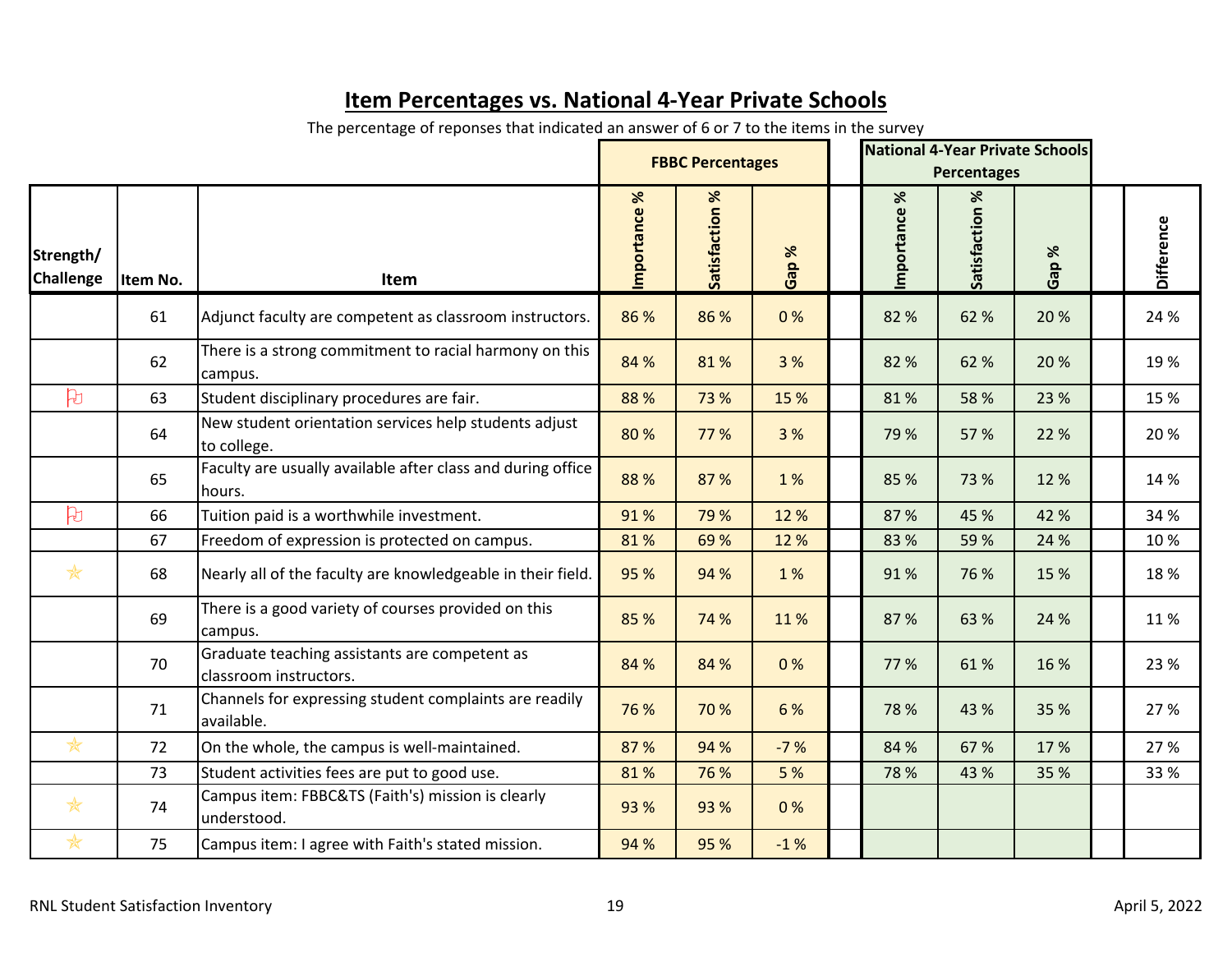|                               |          |                                                                                                                                            |                       | <b>FBBC Percentages</b> |                       | <b>National 4-Year Private Schools</b><br><b>Percentages</b> |                   |                              |            |
|-------------------------------|----------|--------------------------------------------------------------------------------------------------------------------------------------------|-----------------------|-------------------------|-----------------------|--------------------------------------------------------------|-------------------|------------------------------|------------|
| Strength/<br><b>Challenge</b> | Item No. | <b>Item</b>                                                                                                                                | $\aleph$<br>mportance | Satisfaction %          | ℅<br>Gap <sup>'</sup> | mportance %                                                  | ℅<br>Satisfaction | $\aleph$<br>Gap <sup>'</sup> | Difference |
|                               | 76       | Campus item: Faith has a clearly articulated vision for its<br>future.                                                                     | 87 %                  | 84 %                    | 3 %                   |                                                              |                   |                              |            |
|                               | 77       | Campus item: Senior administrators create a climate of<br>trust and encouragement.                                                         | 86 %                  | 87 %                    | $-1%$                 |                                                              |                   |                              |            |
|                               | 78       | Campus item: Counsel for personal financial<br>management is readily available for students.                                               | 83 %                  | 78 %                    | 5 %                   |                                                              |                   |                              |            |
|                               | 79       | Campus item: Program of study consulting and advice is<br>readily available for students.                                                  | 88 %                  | 88 %                    | 0%                    |                                                              |                   |                              |            |
| $\frac{1}{N}$                 | 80       | Campus item: The institution has effectively organized<br>its support processes to help students learn and prepare<br>for future ministry. | 94 %                  | 92 %                    | 2%                    |                                                              |                   |                              |            |
|                               | 81       | Campus item: Students' academic expectations are<br>being met while attending Faith.                                                       | 94 %                  | 88 %                    | 6 %                   |                                                              |                   |                              |            |
| $\frac{1}{N}$                 | 82       | Campus item: People at Faith help create an<br>environment that encourages spiritual growth.                                               | 98 %                  | 87 %                    | 11%                   |                                                              |                   |                              |            |
|                               | 83       | Campus item: The institution has clearly defined<br>guidelines for student behavior.                                                       | 91%                   | 86 %                    | 5 %                   |                                                              |                   |                              |            |
|                               | 84       | Institution's commitment to part-time students?                                                                                            |                       | 78 %                    |                       |                                                              | 55 %              |                              | 23 %       |
|                               | 85       | Institution's commitment to evening students?                                                                                              |                       | 72 %                    |                       |                                                              | 54 %              |                              | 18%        |
|                               | 86       | Institution's commitment to older, returning learners?                                                                                     |                       | 85 %                    |                       |                                                              | 60 %              |                              | 25 %       |
|                               | 87       | Institution's commitment to under-represented<br>populations?                                                                              |                       | 80 %                    |                       |                                                              | 55 %              |                              | 25 %       |
|                               | 88       | Institution's commitment to commuters?                                                                                                     |                       | 81%                     |                       |                                                              | 53 %              |                              | 28 %       |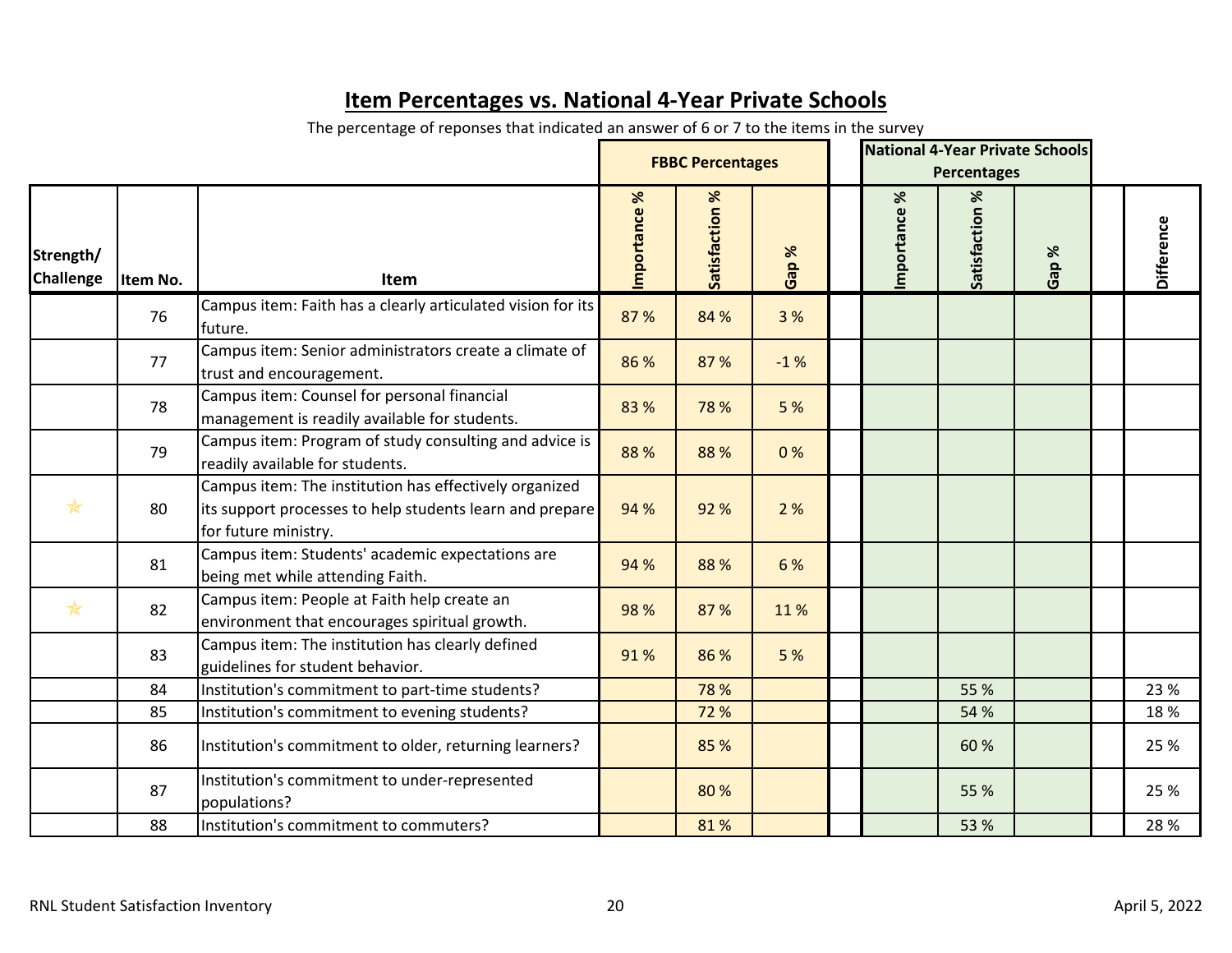|                               |           |                                                                                |                        | <b>FBBC Percentages</b> |      | <b>National 4-Year Private Schools</b><br><b>Percentages</b> |                   |                       |                   |
|-------------------------------|-----------|--------------------------------------------------------------------------------|------------------------|-------------------------|------|--------------------------------------------------------------|-------------------|-----------------------|-------------------|
| Strength/<br><b>Challenge</b> | Item No.  | Item                                                                           | $\aleph$<br>Importance | Satisfaction %          | Gap% | $\aleph$<br>Importance                                       | %<br>Satisfaction | %<br>Gap <sup>'</sup> | <b>Difference</b> |
|                               | 89        | Institution's commitment to students with disabilities?                        |                        | 82 %                    |      |                                                              | 61%               |                       | 21%               |
|                               | 90        | Cost as factor in decision to enroll.                                          | 79 %                   |                         |      | 80%                                                          |                   |                       |                   |
|                               | 91        | Financial aid as factor in decision to enroll.                                 | 85 %                   |                         |      | 84 %                                                         |                   |                       |                   |
|                               | 92        | Academic reputation as factor in decision to enroll.                           | 77 %                   |                         |      | 77 %                                                         |                   |                       |                   |
|                               | 93        | Size of institution as factor in decision to enroll.                           | 57 %                   |                         |      | 60 %                                                         |                   |                       |                   |
|                               | 94        | Opportunity to play sports as factor in decision to enroll.                    | 37 %                   |                         |      | 38 %                                                         |                   |                       |                   |
|                               | 95        | Recommendations from family/friends as factor in<br>decision to enroll.        | 74 %                   |                         |      | 48 %                                                         |                   |                       |                   |
|                               | 96        | Geographic setting as factor in decision to enroll.                            | 44 %                   |                         |      | 58 %                                                         |                   |                       |                   |
|                               | 97        | Campus appearance as factor in decision to enroll.                             | 43 %                   |                         |      | 60 %                                                         |                   |                       |                   |
|                               | 98        | Personalized attention prior to enrollment as factor in<br>decision to enroll. | 61%                    |                         |      | 64 %                                                         |                   |                       |                   |
|                               | Strength  |                                                                                |                        |                         |      |                                                              |                   |                       |                   |
| Þ                             | Challenge |                                                                                |                        |                         |      |                                                              |                   |                       |                   |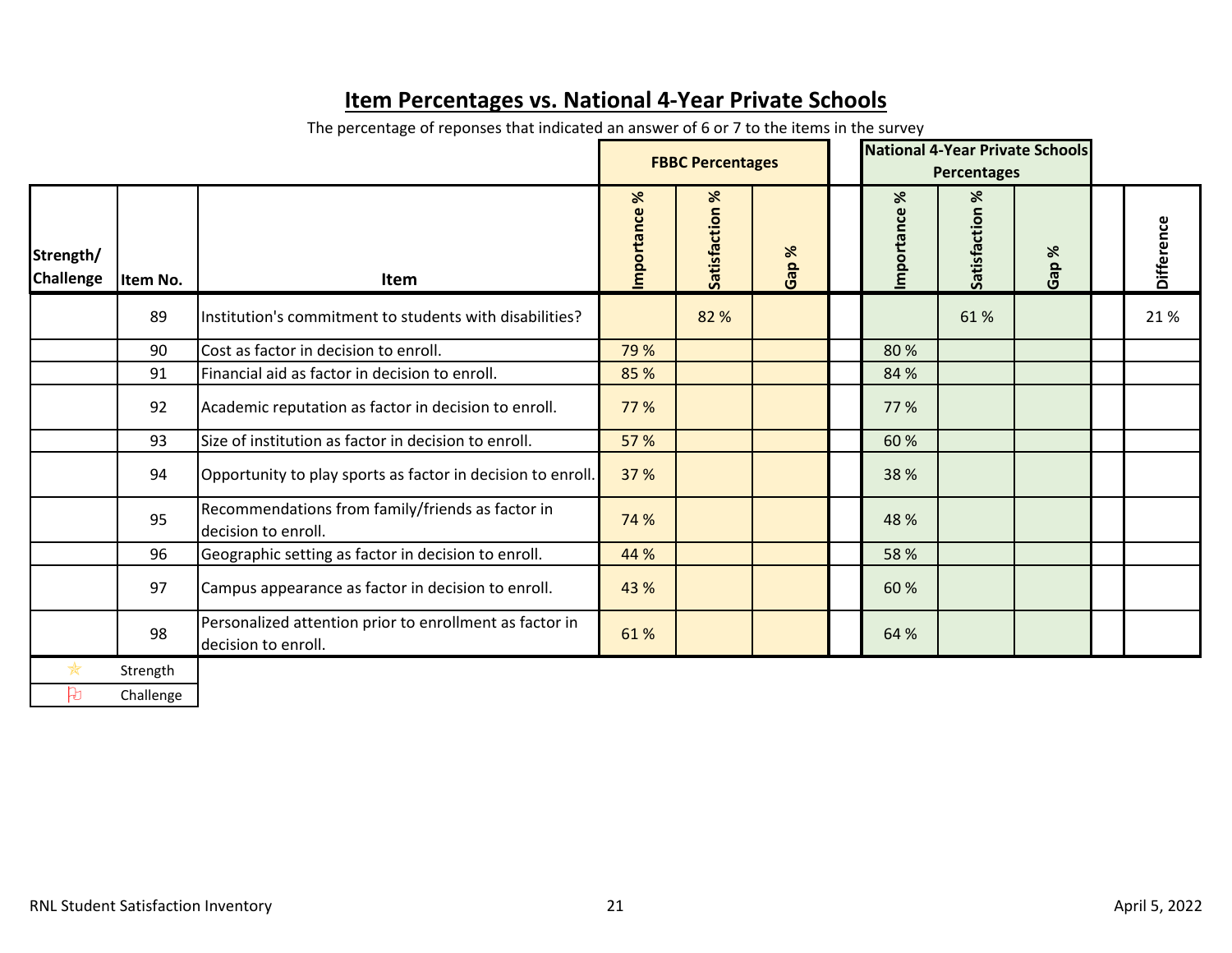## **Demographic Responses**

| Age                   |     |          | <b>Class Load</b>     |     |       |
|-----------------------|-----|----------|-----------------------|-----|-------|
| Demographic Responses | N   | %        | Demographic Responses | N   |       |
| 45 and over           |     | 0.00 %   | Part-time             |     | 2.2   |
| 35 to 44              |     | 0.44%    | No Answer             |     |       |
| 25 to 34              | 4   | 1.78%    | Full-time             | 220 | 97.   |
| No Answer             |     |          | Total                 | 225 | 100.0 |
| 18 and under          | 26  | 11.56 %  |                       |     |       |
| 19 to 24              | 194 | 86.22 %  |                       |     |       |
| Total                 | 225 | 100.00 % |                       |     |       |

| <b>Gender</b>         |     |         | <b>Class Level</b>    |    |      |
|-----------------------|-----|---------|-----------------------|----|------|
| Demographic Responses | N   | %       | Demographic Responses | N  | %    |
| Prefer not to respond |     | 0.88%   | Special student       |    | 0.0  |
| No Answer             |     |         | Graduate/Professional |    | 0.0  |
| Male                  | 107 | 47.35%  | Other class level     |    | 0.0  |
| Female                | 117 | 51.77%  | No Answer             |    |      |
| Total                 | 226 | 100.00% | Senior                | 30 | 13.3 |

| Ethnicity                         |     |          |
|-----------------------------------|-----|----------|
| Demographic Responses             | N   | %        |
| American Indian or Alaskan Native | O   | 0.00%    |
| Other race                        | O   | 0.00%    |
| Hispanic                          | 4   | 1.79%    |
| Black/African-American            | 5   | 2.23 %   |
| Race - Prefer not to respond      | 5   | 2.23 %   |
| No Answer                         | 7   |          |
| Asian or Pacific Islander         | 9   | 4.02 %   |
| Multi-racial                      | 9   | 4.02 %   |
| Caucasian/White                   | 192 | 85.71%   |
| Total                             | 224 | 100.00 % |

| Age                   |   |       |  |
|-----------------------|---|-------|--|
| Demographic Responses |   | %     |  |
| 45 and over           |   | 0.00% |  |
| 35 to 44              |   | 0.44% |  |
| 25 to 34              | 4 | 1.78% |  |
| No Answer             |   |       |  |

| Gender                            |     |         |
|-----------------------------------|-----|---------|
| Demographic Responses             | N   | %       |
| Prefer not to respond             |     | 0.88%   |
| No Answer                         | 5   |         |
| Male                              | 107 | 47.35%  |
| Female                            | 117 | 51.77%  |
| Total                             | 226 | 100.00% |
|                                   |     |         |
| <b>Ethnicity</b>                  |     |         |
| Demographic Responses             | N   | %       |
| American Indian or Alaskan Native | 0   | 0.00%   |
|                                   |     |         |